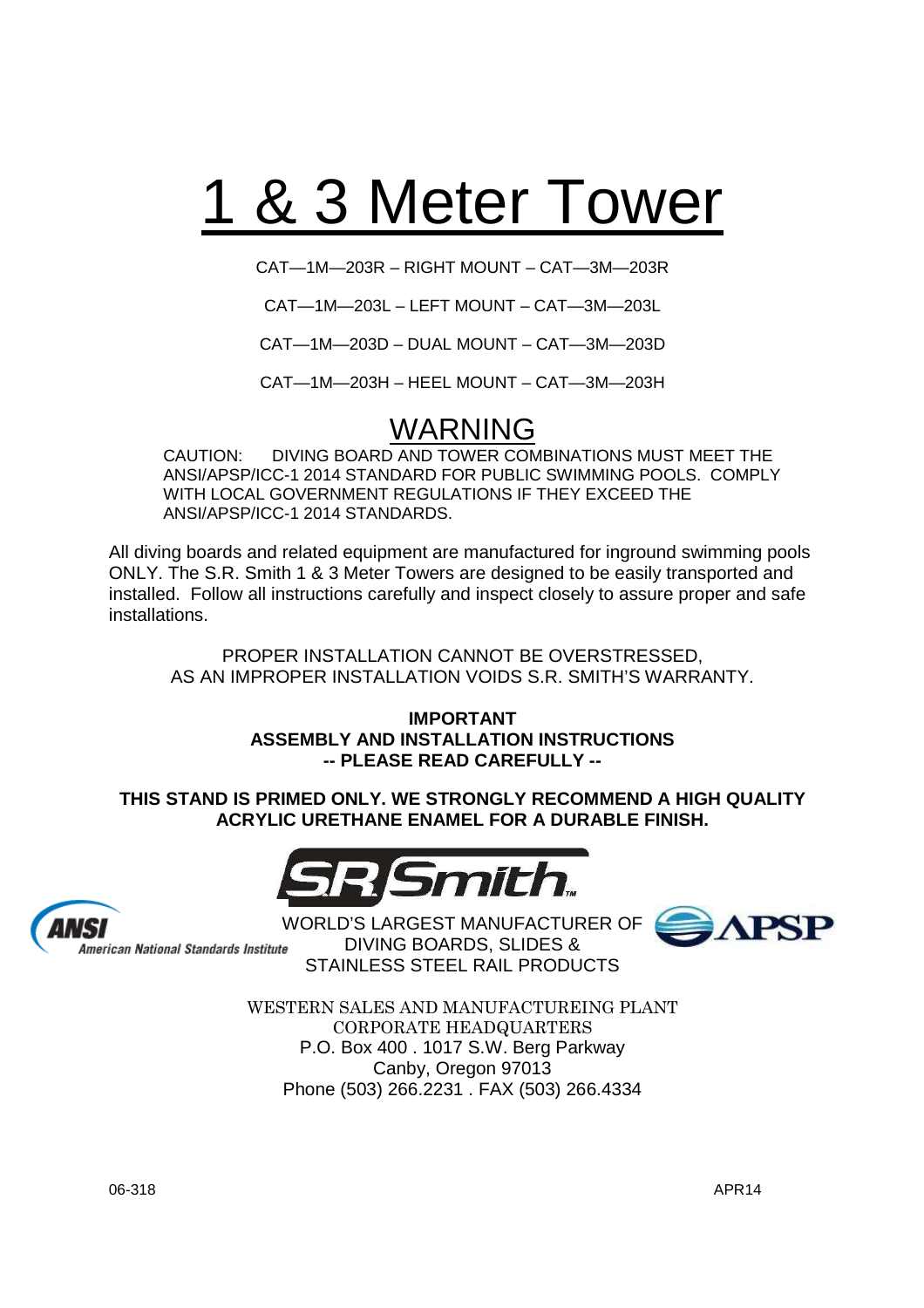The following completed assemblies have been show to demonstrate the overall installation dimension required for safe diving.

The following table provides the minimum dimension requirements for 1 & 3 METER TOWERS.

### 1 & 3 METER TOWERS CHART 1 RULE SHEET Refer to Fig. 6.2.2 & 6.3.5

From ANSI/APSP/ICC-1 2014 STANDARD FOR PUBLIC SWIMMING POOLS

| Model   | <b>Board</b> | Pool Type | Distance For              | Fulcrum    | Maximum    | Max. Height  |
|---------|--------------|-----------|---------------------------|------------|------------|--------------|
|         |              |           | <b>Setting Front Bolt</b> | Setting    | Overhang   | of Board     |
|         |              |           | of Jig From Water's       |            |            | Above Water  |
|         |              |           | Edge                      |            |            |              |
|         | A            |           | В                         | $C + (-6)$ |            | D            |
| 1 Meter | 14'          | VIII      | 36-5/16"                  | 74"        | $4' - 0''$ | $39 - 3/8"$  |
| 1 Meter | 16'          | VIII      | 60-5/16"                  | 86"        | $4' - 0''$ | $39 - 3/8"$  |
| 1 Meter | 14'          | ΙX        | 12-5/16"                  | 74"        | $6' - 0''$ | $39 - 3/8"$  |
| 1 Meter | 16'          | IX        | 36-5/16"                  | 86"        | $6' - 0''$ | $39 - 3/8"$  |
| 3 Meter | 14'          | IX        | $33 - 1/4"$               | 74"        | $6' - 0''$ | $118 - 1/8"$ |
| 3 Meter | 16'          | IΧ        | $57 - 1/4"$               | 86"        | $6' - 0''$ | $118 - 1/8"$ |

### THE FULCRUM SETTING DIMENSION "C" IS MEASURED FROM CENTER OF MOUNTING HOLES TOWARDS TOE END OF BOARD.



**FIG. 1**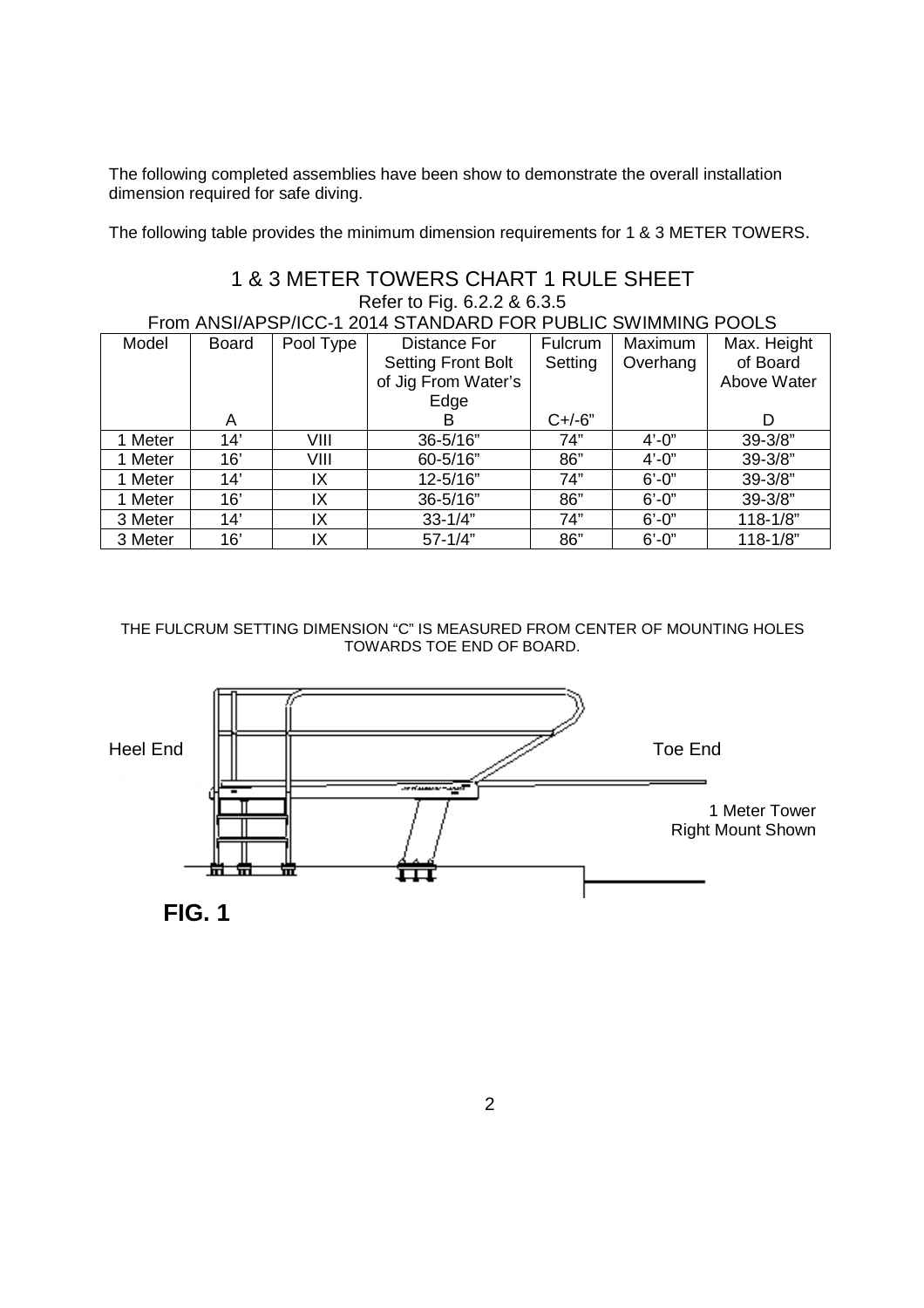

FIG. 2 3 Meter Tower Right Mount Shown



RECOMMEND compression strength of concrete to be 3500 psi or greater. \*ANSI/APSP/ICC-1 refers to Heel as Butt and Toe as Tip end of board. \*\* MIN. LENGTH: Minimum thickness of concrete is 8"

> Minimum concrete length is "MIN LENGTH" plus 15" Minimum concrete width for 1 Meter Tower is 80" Minimum concrete width for 3 Meter Tower is 121"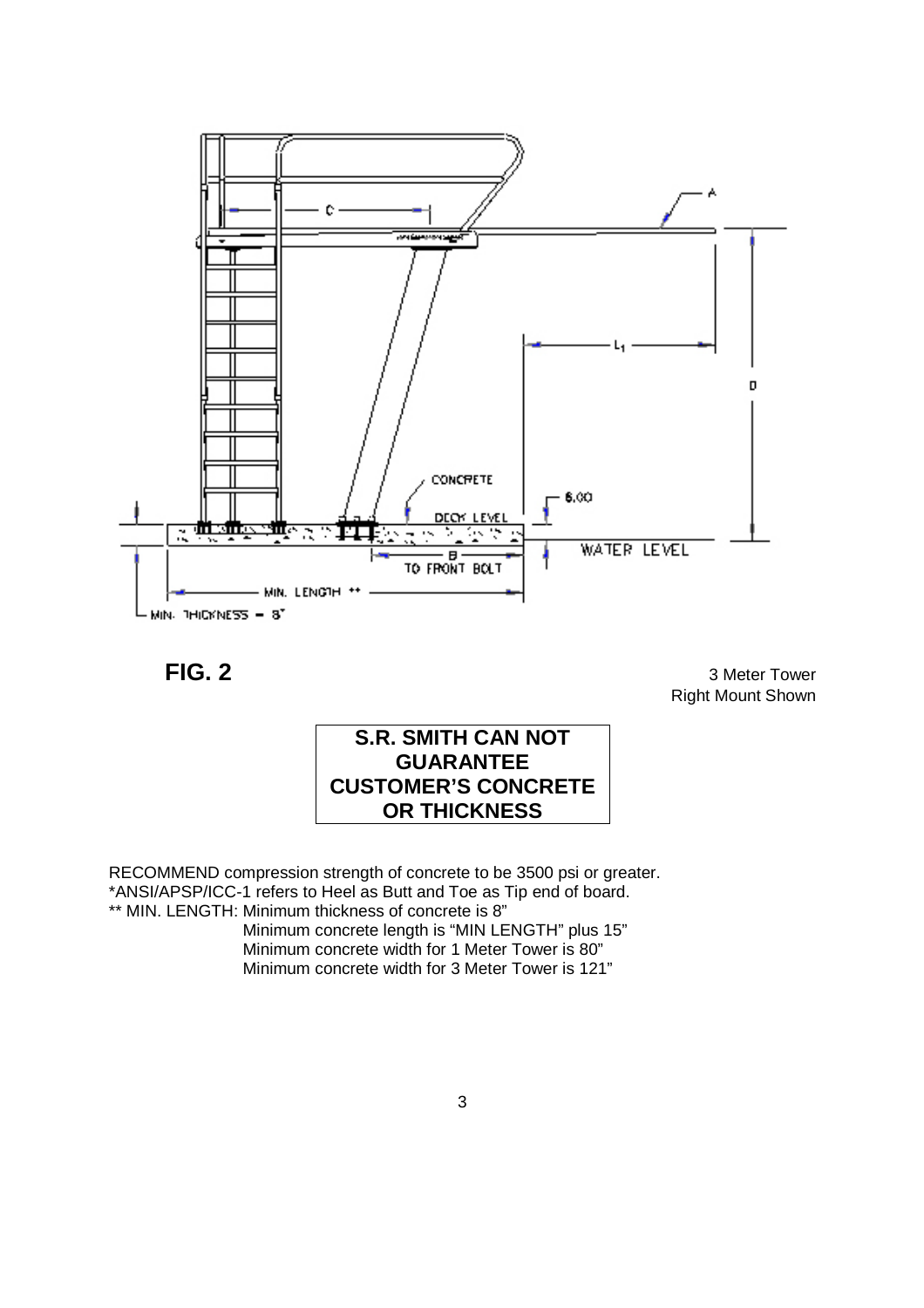### **INSTALLATION INSTUCTIONS FOR METER TOWER**

CAUTION: DIVING BOARD AND TOWER COMBINATION MUST MEET THE ANSI/APSP/ICC-1 2014 STANDARD FOUND ON PAGES 13 THROUGH 19 OF THIS MANUAL. COMPLY WITH THE LOCAL GOVERNMENT REGULATIONS IF THEY EXCEED THE ANSI/APSP/ICC-1 2014 STANDARD.

It is CRITICAL that the jigs are located according to the FIGURES in the following pages. The top surface of the jigs must be level and flush with the concrete surface. Keep bolt threads and top surface of jig plates clean of concrete. Let concrete cure before installing Meter Tower.



1 METER TOWER - 14' BOARD - TYPE VIII POOL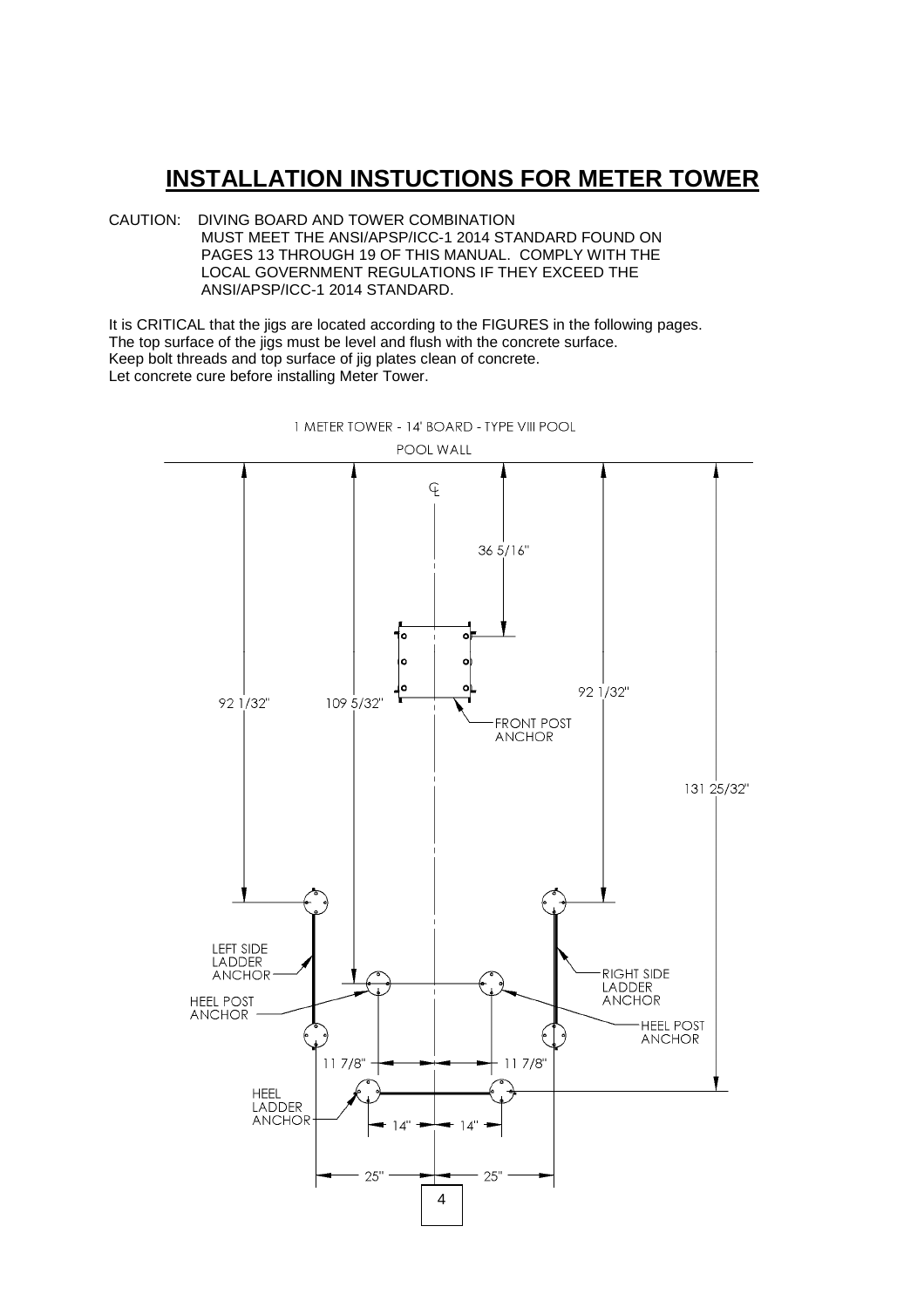It is CRITICAL that the jigs are located according to the FIGURES in the following pages. The top surface of the jigs must be level and flush with the concrete surface. Keep bolt threads and top surface of jig plates clean of concrete. Let concrete cure before installing Meter Tower.



1 METER TOWER - 14' BOARD - TYPE IX POOL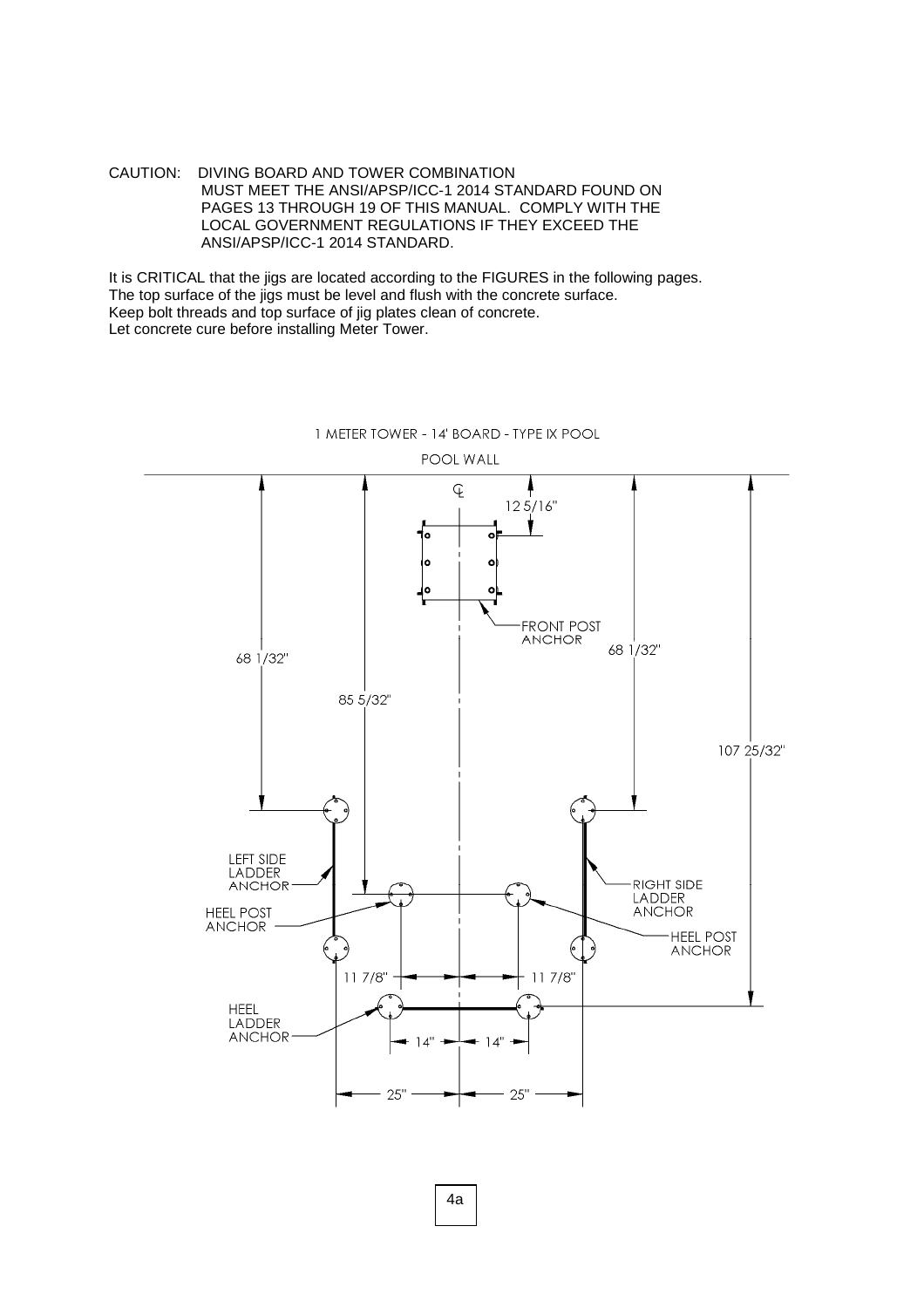It is CRITICAL that the jigs are located according to the FIGURES in the following pages. The top surface of the jigs must be level and flush with the concrete surface. Keep bolt threads and top surface of jig plates clean of concrete. Let concrete cure before installing Meter Tower.



4b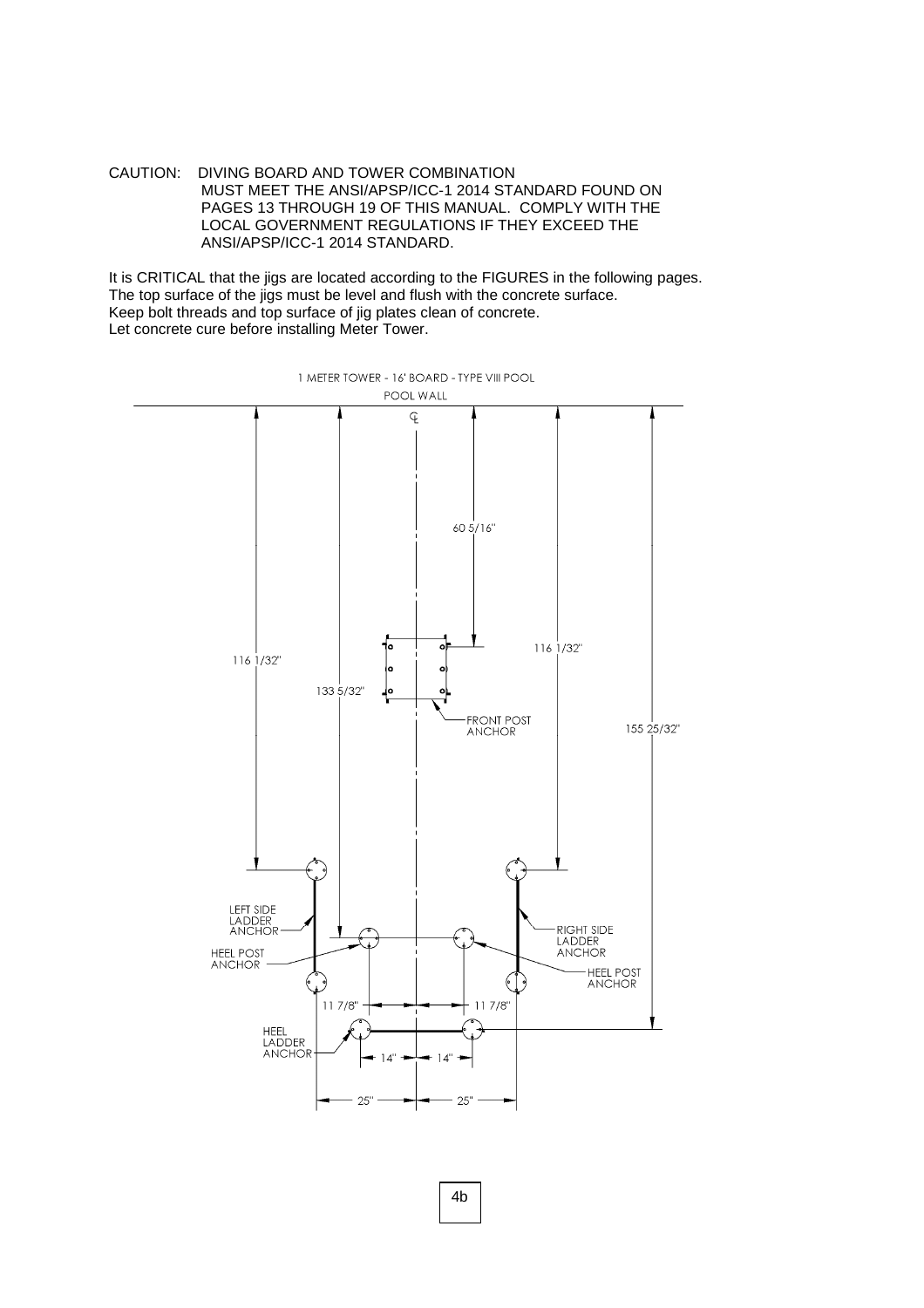It is CRITICAL that the jigs are located according to the FIGURES in the following pages. The top surface of the jigs must be level and flush with the concrete surface. Keep bolt threads and top surface of jig plates clean of concrete. Let concrete cure before installing Meter Tower.



1 METER TOWER - 16' BOARD - TYPE IX POOL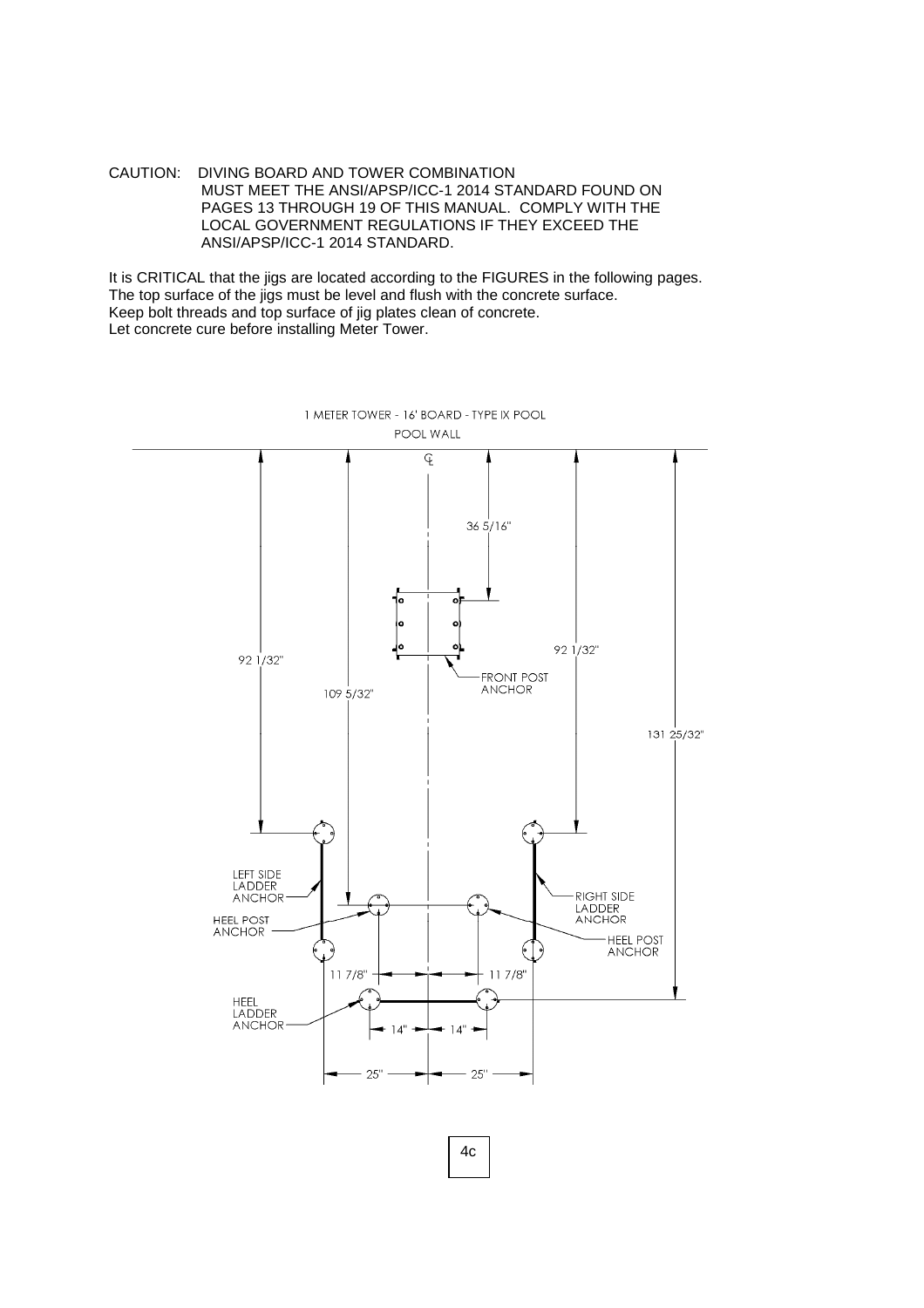It is CRITICAL that the jigs are located according to the FIGURES in the following pages. The top surface of the jigs must be level and flush with the concrete surface. Keep bolt threads and top surface of jig plates clean of concrete. Let concrete cure before installing Meter Tower.



3 METER TOWER - 14' BOARD - TYPE IX POOL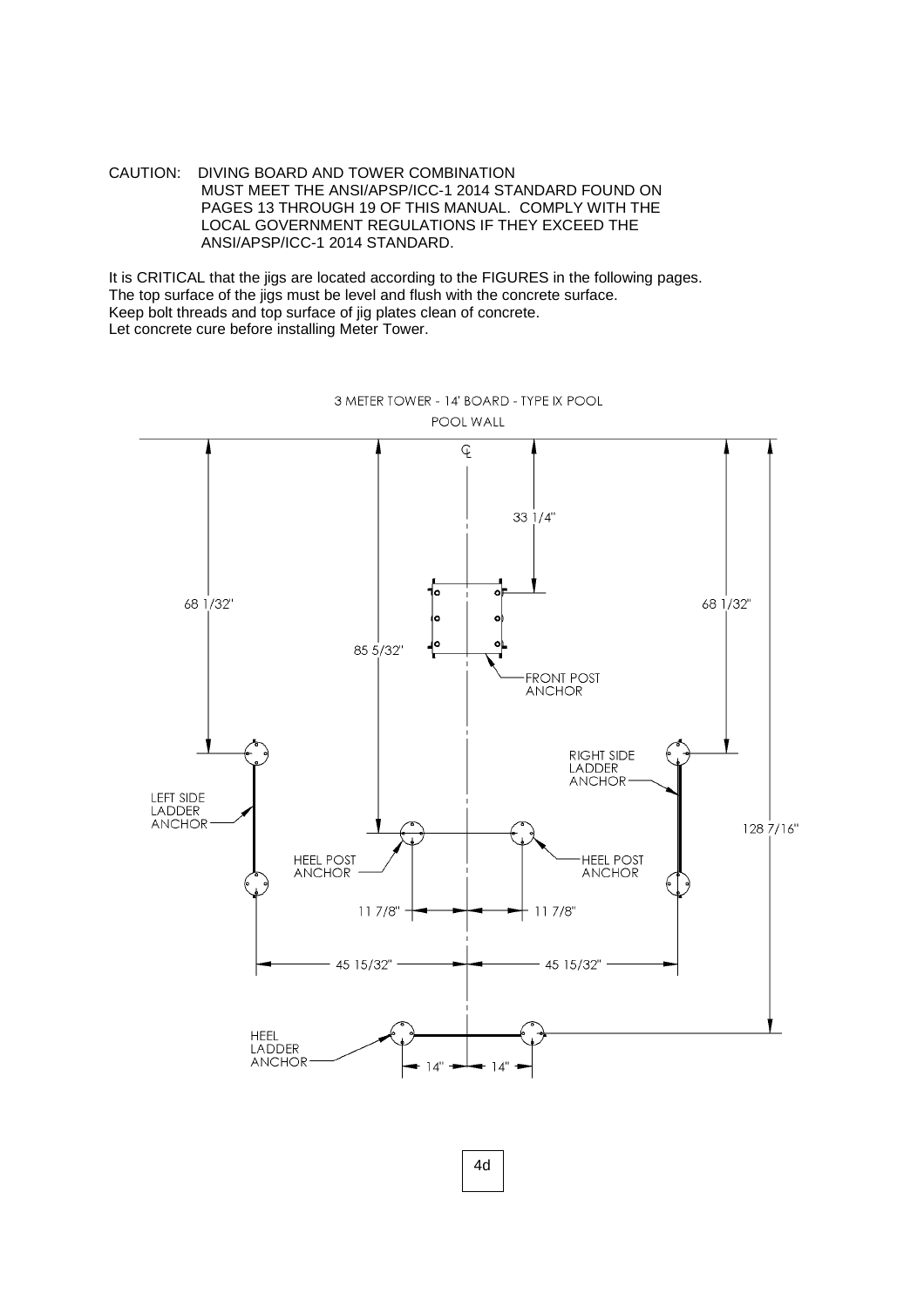.

It is CRITICAL that the jigs are located according to the FIGURES in the following pages. The top surface of the jigs must be level and flush with the concrete surface. Keep bolt threads and top surface of jig plates clean of concrete. Let concrete cure before installing Meter Tower.

3 METER TOWER - 16' BOARD - TYPE IX POOL POOL WALL q  $571/4"$  $92\frac{1}{32}$ 92 1/32" 109 5/32" FRONT POST<br>ANCHOR RIGHT SIDE<br>LADDER **ANCHOR**  $1527/16"$ LEFT SIDE<br>LADDER **ANCHOR** HEEL POST<br>ANCHOR HEEL POST  $117/8"$  $117/8$ " 45 15/32" 45 15/32" HEEL<br>LADDER<br>ANCHOR 4e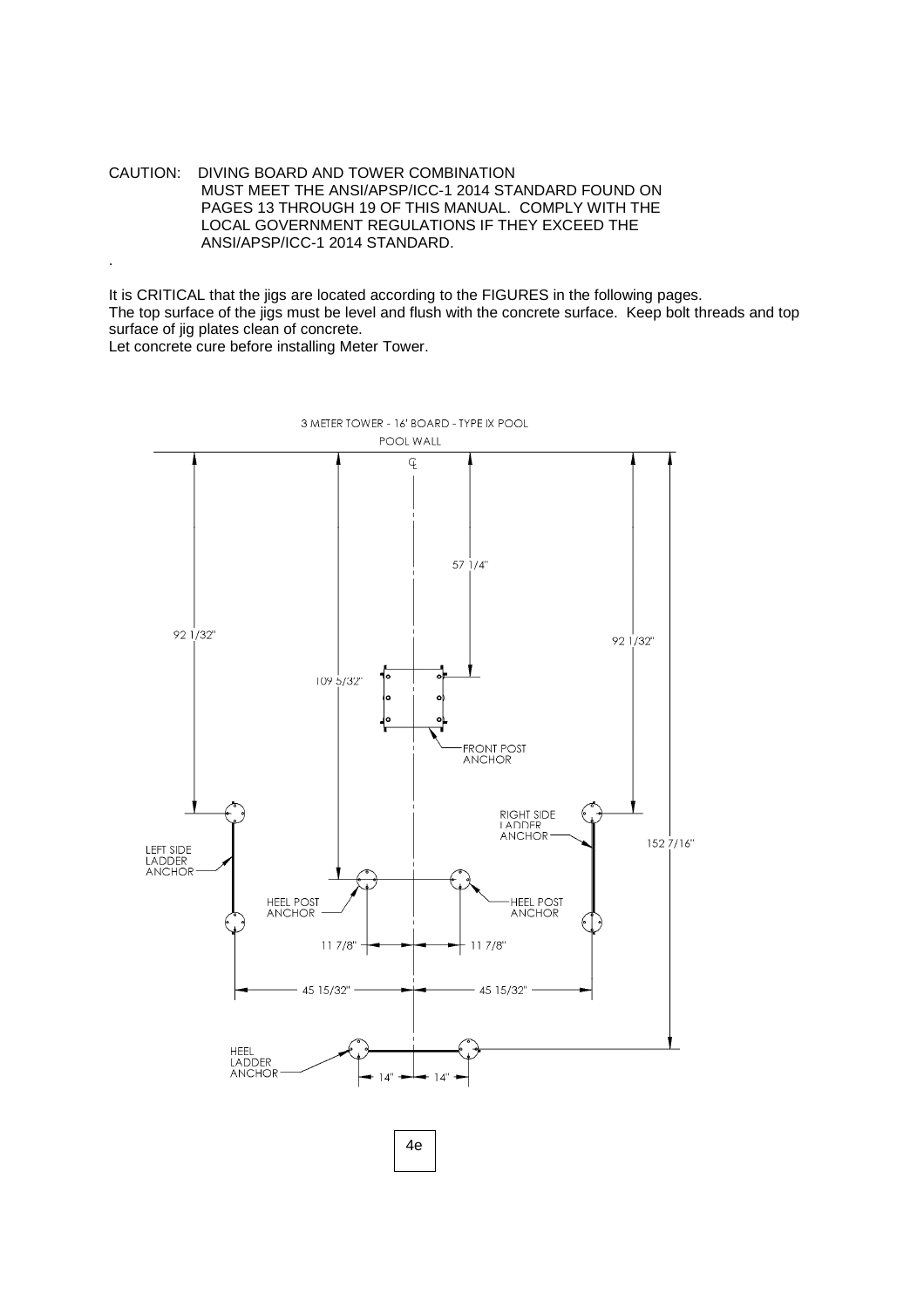# ANCHORING METHODS



Anchor Method 1 is for 1 and 3 Meter Tower, Heel Mount Tower<br>Anchor Jig Style Assembly and is detailed in Fig. 6a and Fig.6b.

Anchor Method 2 is for 1 and 3 Meter Tower, Cage Style<br>Anchor Assembly and is detailed in Fig. 7a and Fig. 7b.

 $4f$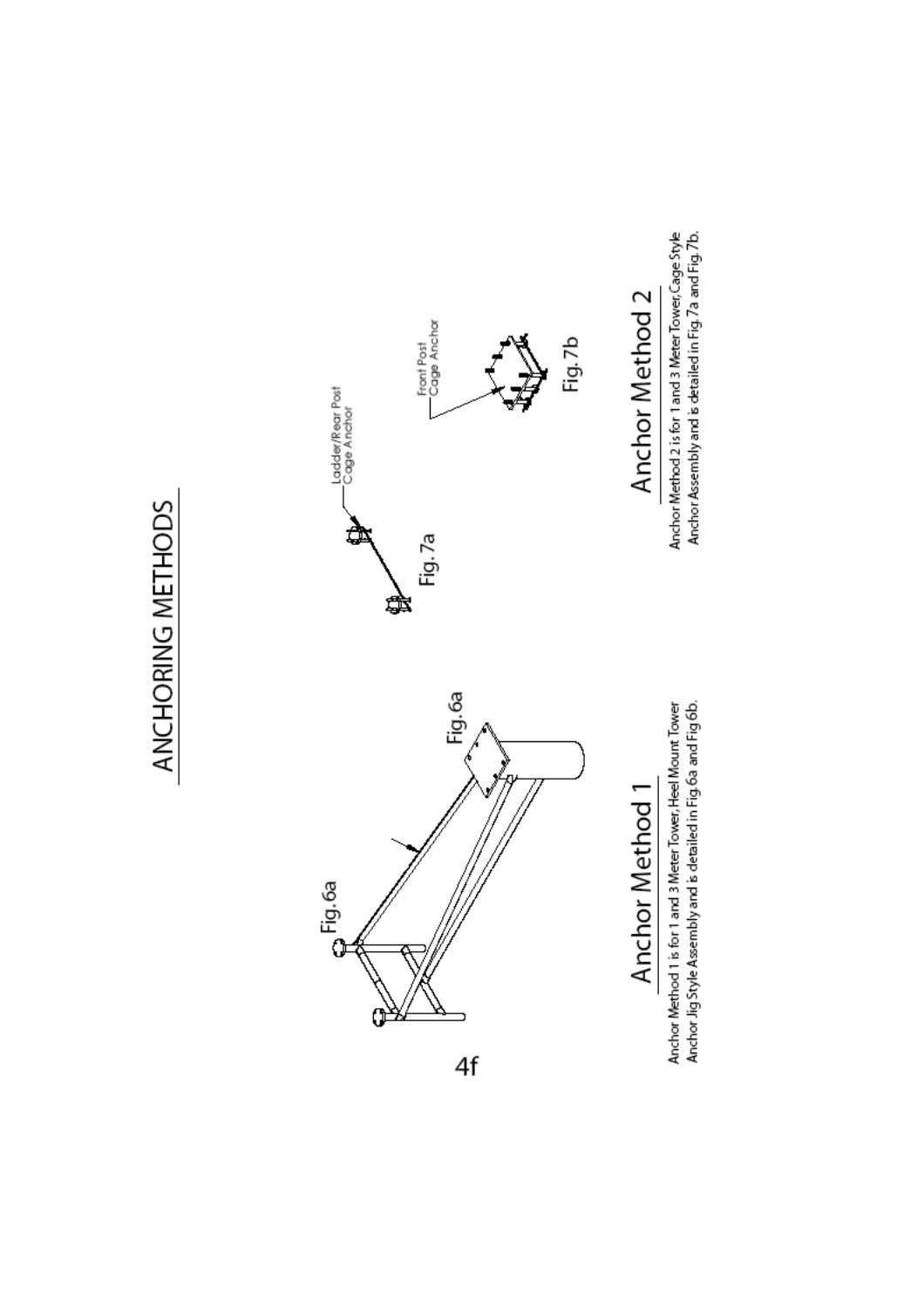## **ANCHOR METHOD 1**





### REAR POST / LADDER ANCHORING

1. 1/2" x 1 3/4" HEX HEAD BOLT S/S 2. 1/2"LOCK WASHER S/S

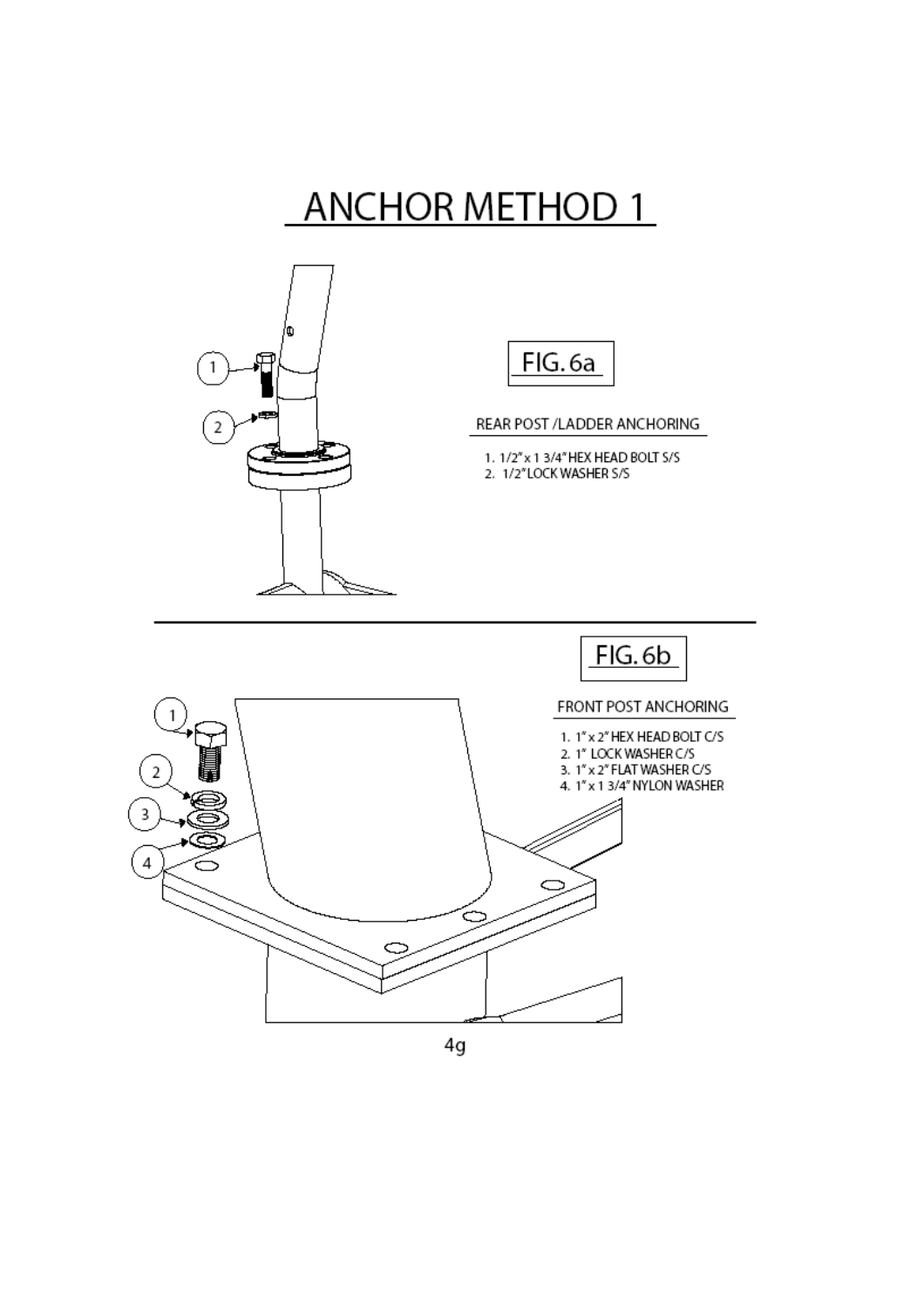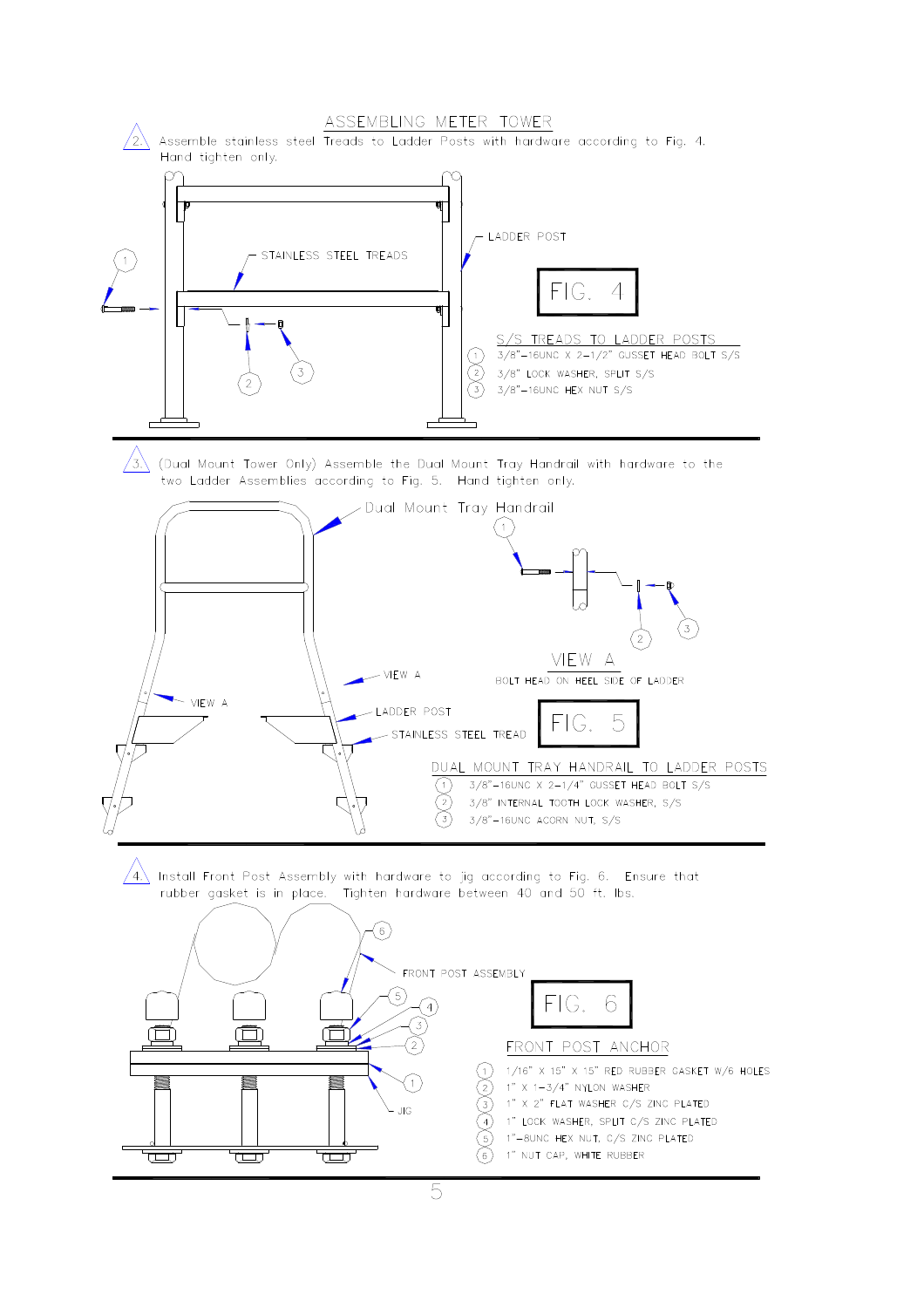$/5$ Install Ladder Assembly and Heel Post Assembly with hardware to respective jigs according to Fig. 7. Make sure gaskets are in place. Hand tighten only.



 $/$ 6 $\backslash$ Place gaskets on top of the Ladder Brackets, Front Post Plate and Heel Post Flange. Place Tray on these gaskets and align holes in Tray with the holes in the Front Post Plate. Assemble with hardware according to Fig. 8. Align holes in Ladder Brackets and Heel Post Flange with the holes in the Tray. By Assemble with hardware according to Fig. 9<br>and 10. See step 7 for tightening schedule.



6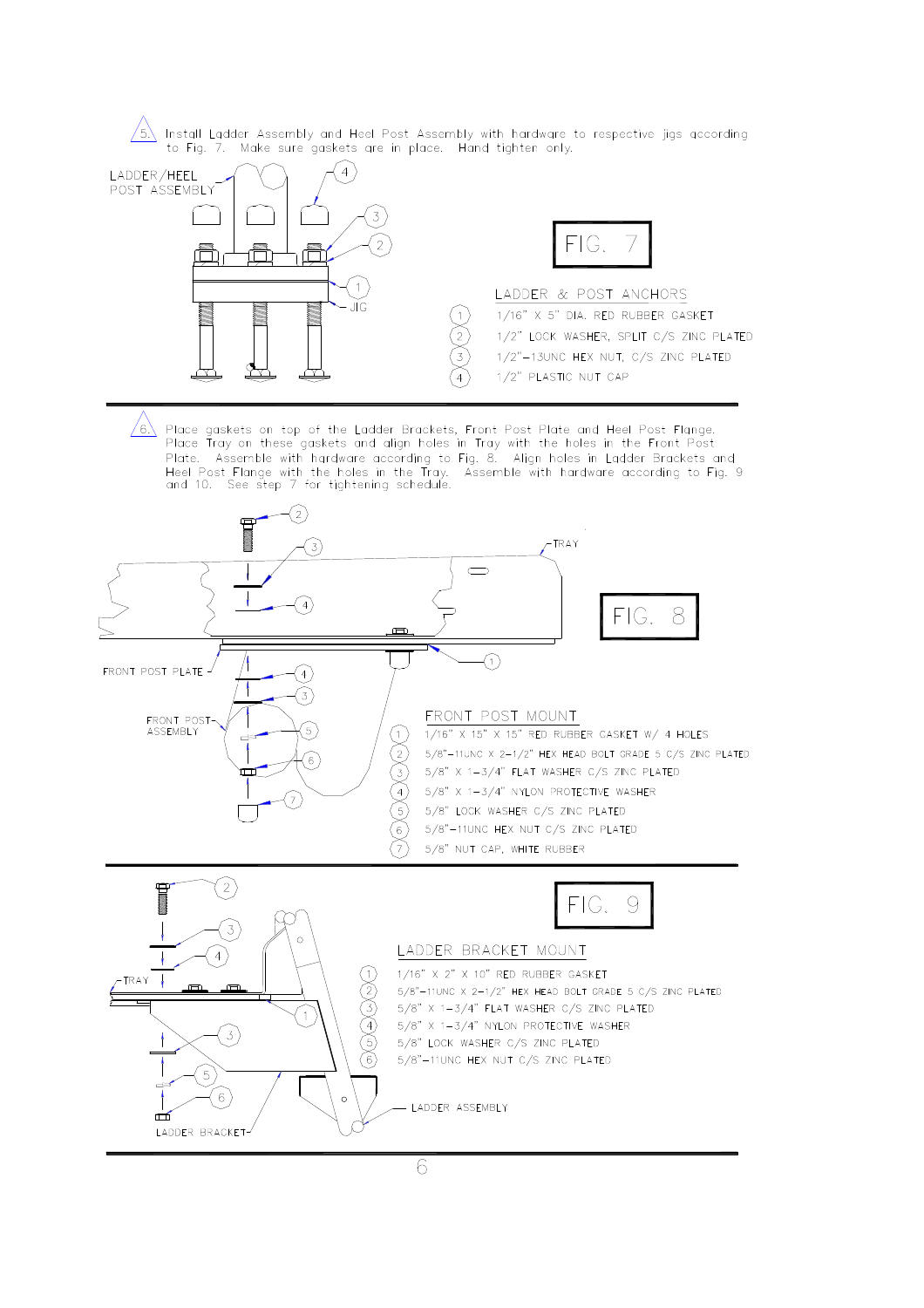



 $\sqrt{7}$ . Tighten hardware connecting Front Post Assembly, Ladder Brackets and Heel Post Assembly to the Tray between 40 and 50 ft. Ibs. Then tighten hardware connecting Ladder Assembly and Heel Post Assembly to jigs betwe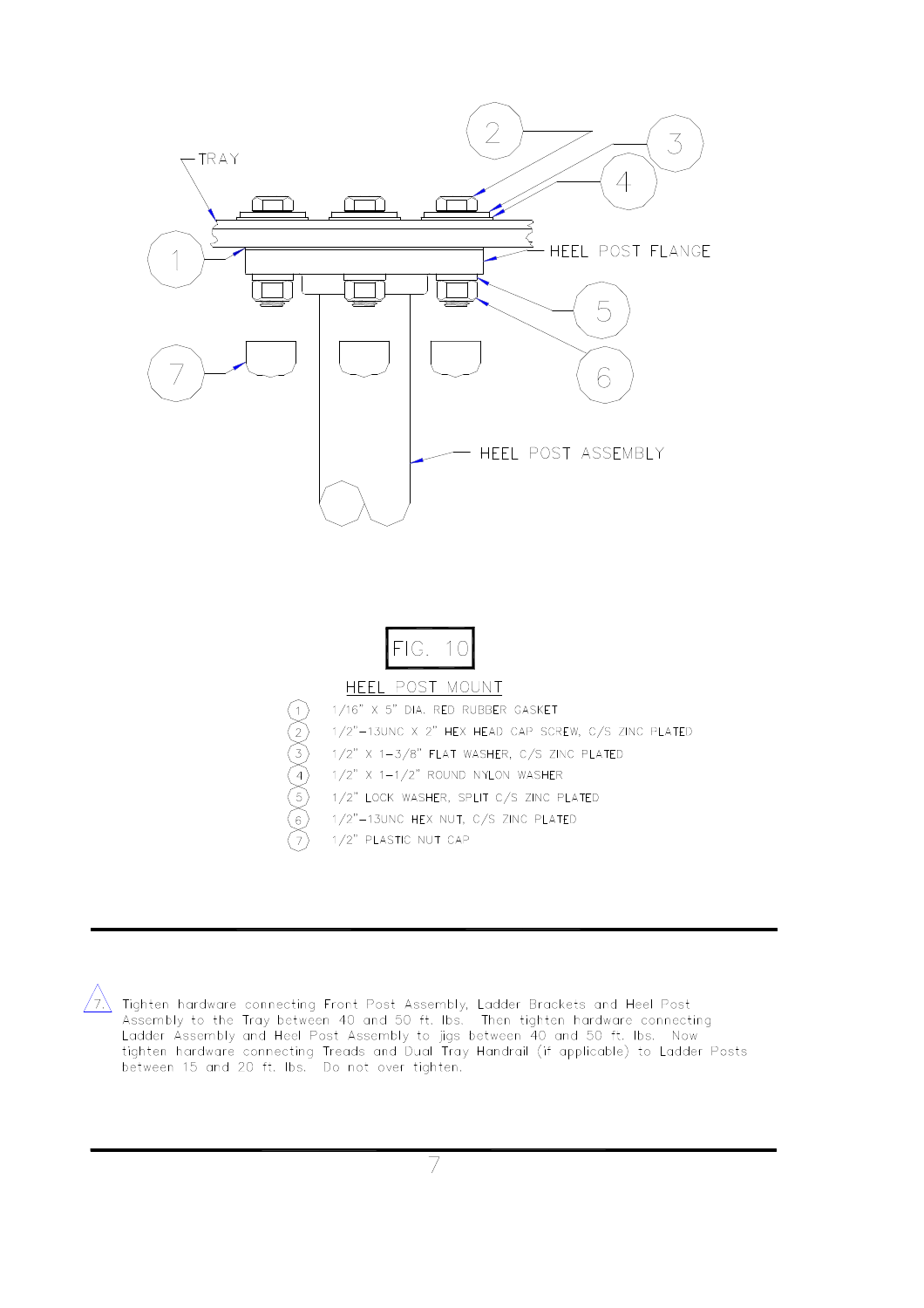$/8\backslash$  Install Tray Handrails to Tray and Ladder Assembly according to Fig. 11 using hardware tightened between 15 and 20 ft. Ibs. Do not over tighten.



 $\sqrt{9}$ . (3 Meter Tower Only) Snap Ladder Handrail Assembly onto Ladder Posts and Tray Handrails as shown in Fig. 12. Drill 7/16" diameter holes through existing holes in Ladder Handrail Brackets through the Ladder Posts

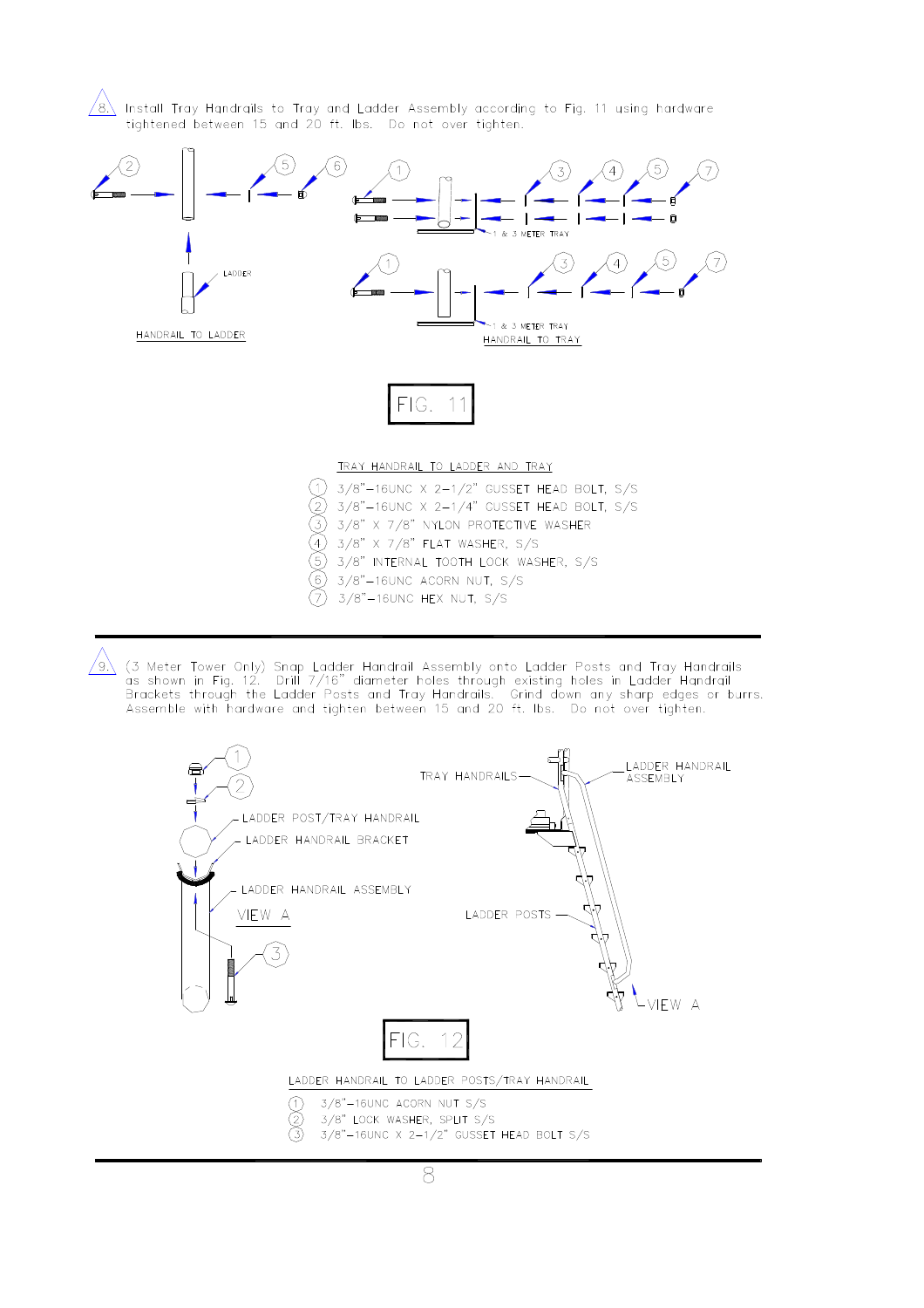

 $\sqrt{10}$ . Assemble Tie Down Assembly to Tray according to Fig. 13 using hardware tightened between 40 and 50 ft. Ibs. Do not over tighten.

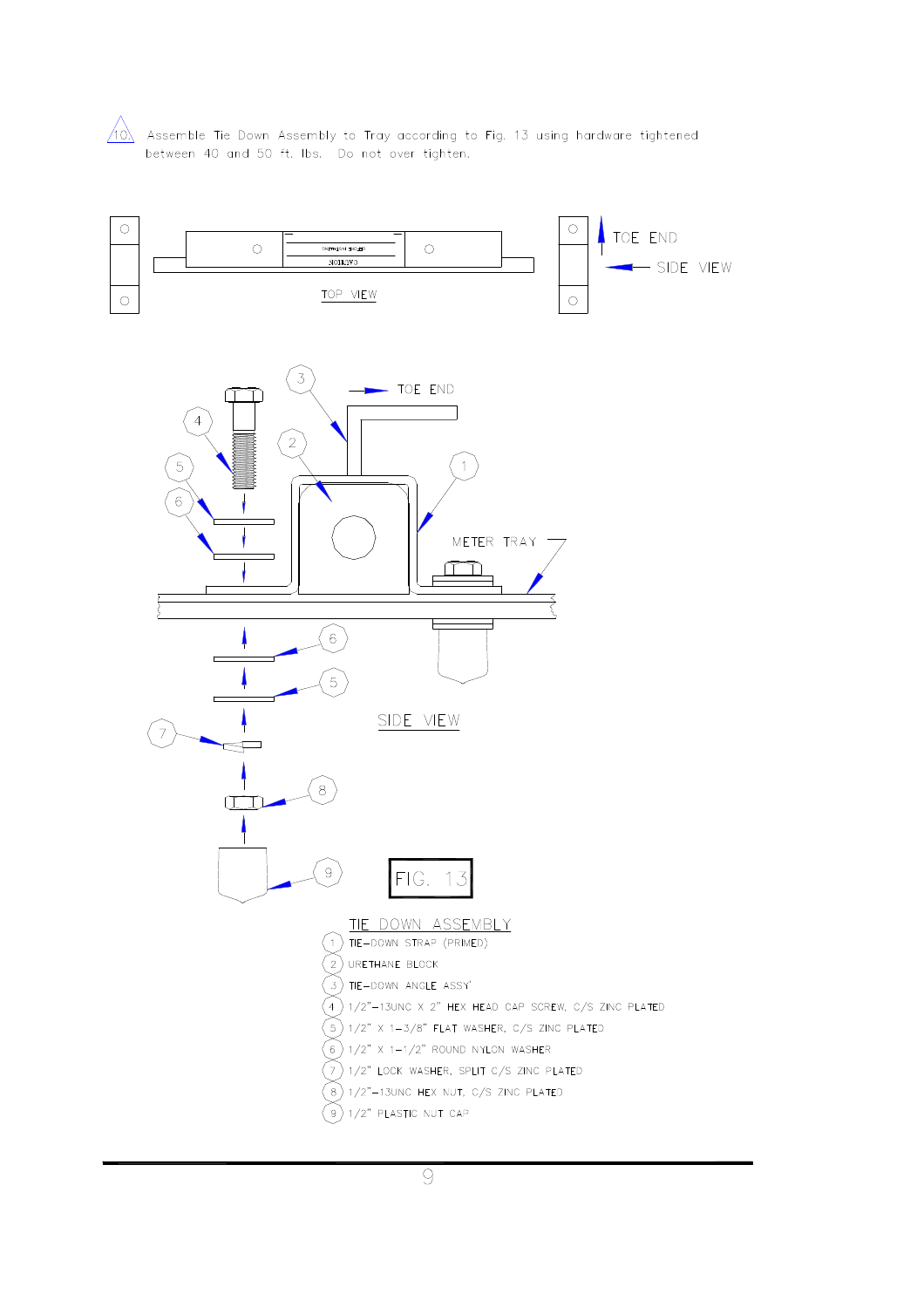$\sqrt{12}$  Stick the Fulcrum Adjustment Label over the Gear Rack Cover as shown in Fig. 15.<br>Insert the Ratchet Handle Assembly into the Ratchet Housing and tap roll pin through the holes to secure.



 $/ \lambda$ 

Stick the Tray Fulcrum Adjustment Label on the right outside wall of the Tray as<br>shown in Fig. 16 with the centerline of the Tray Fulcrum Adjustment Label (\*) aligned with the centerline of the Fulcrum Adjustment label (\*) as indicated in Fig. 15.

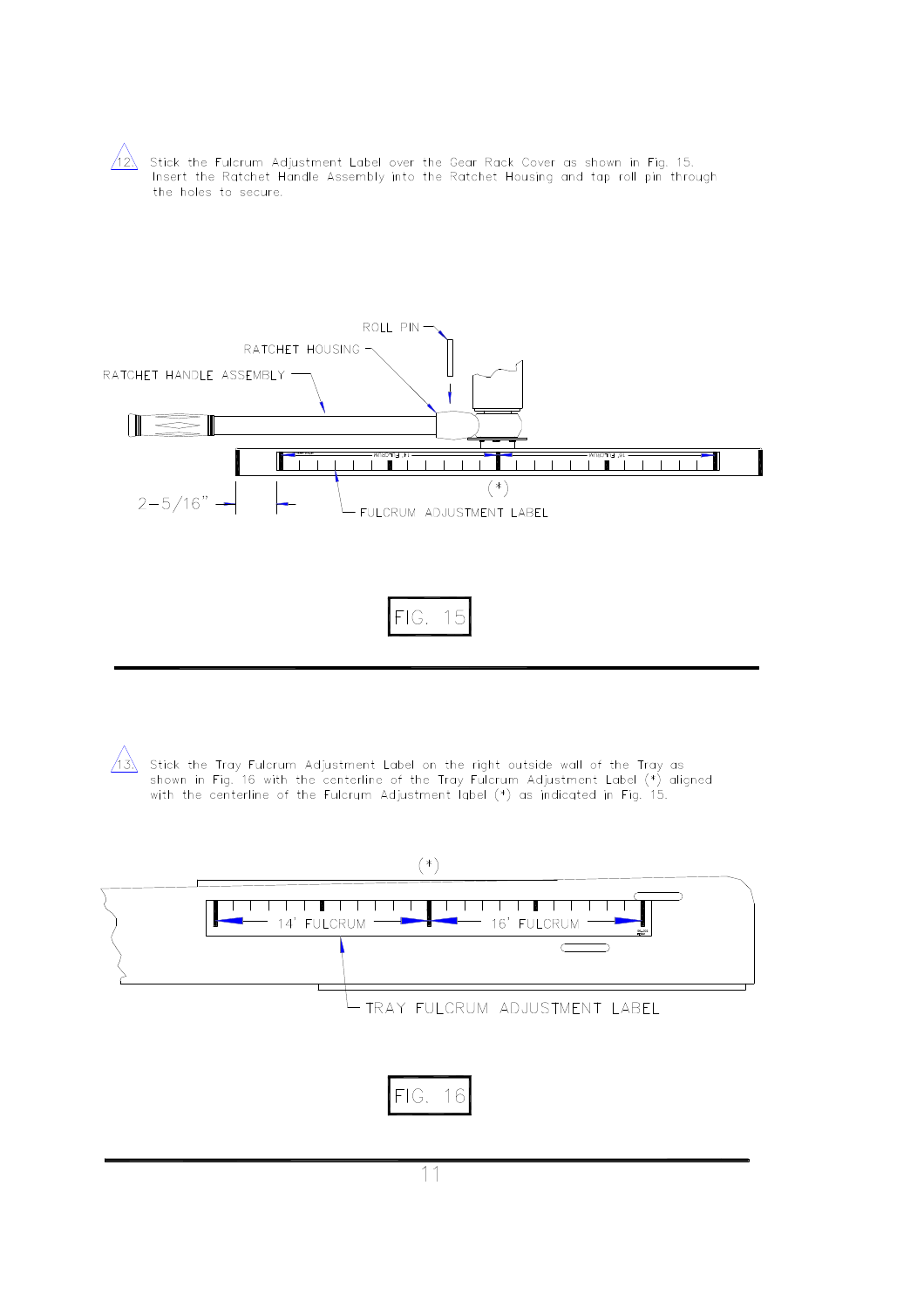### INSTALLATION OF THE QUICK ADJUSTABLE FULCRUM

The Place the Gear Rack Assembly over the line of eight  $1/2$ " diameter holes on the left side<br>of the Tray. Use the hole closest to the toe end of the Tray for S.R. Smith's 14' and<br>16' Commercial Diving Boards. Secure the the Fulcrum Axle Assembly inbetween. Make sure the gears mesh with and are perpendicular<br>to the gear rack and that the Ratchet Housing is on the right side. Secure the Gear Rack Assembly to the Tray using hardware tightened between 20 and 30 ft. Ibs. Do not over tighten.

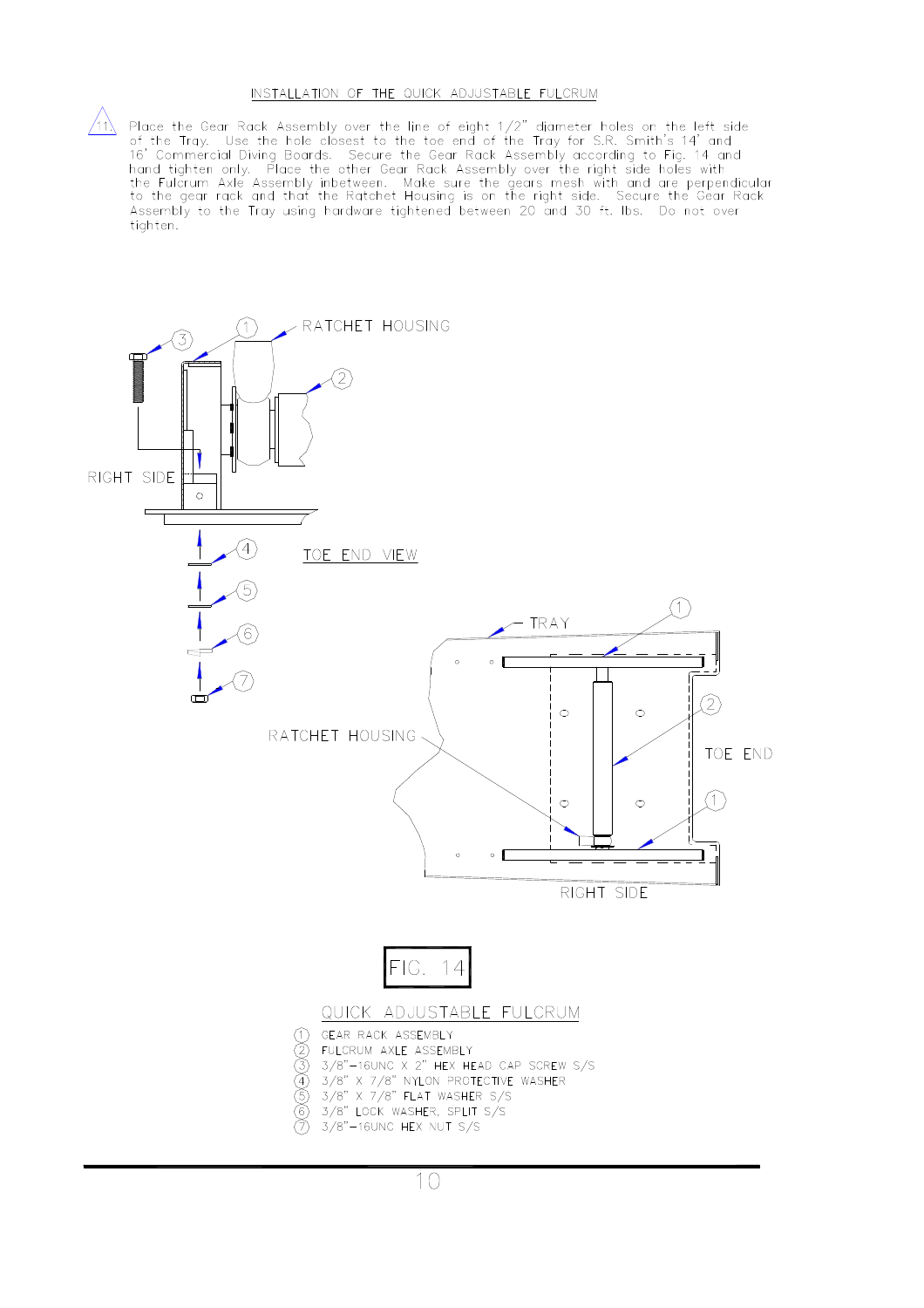### INSTALL DIVING BOARD

᠘ Secure the Diving Board to the Tie Down Assembly according to Fig. 17 and<br>tighten hardware between 20 and 25 ft. Ibs. Do not over tighten.

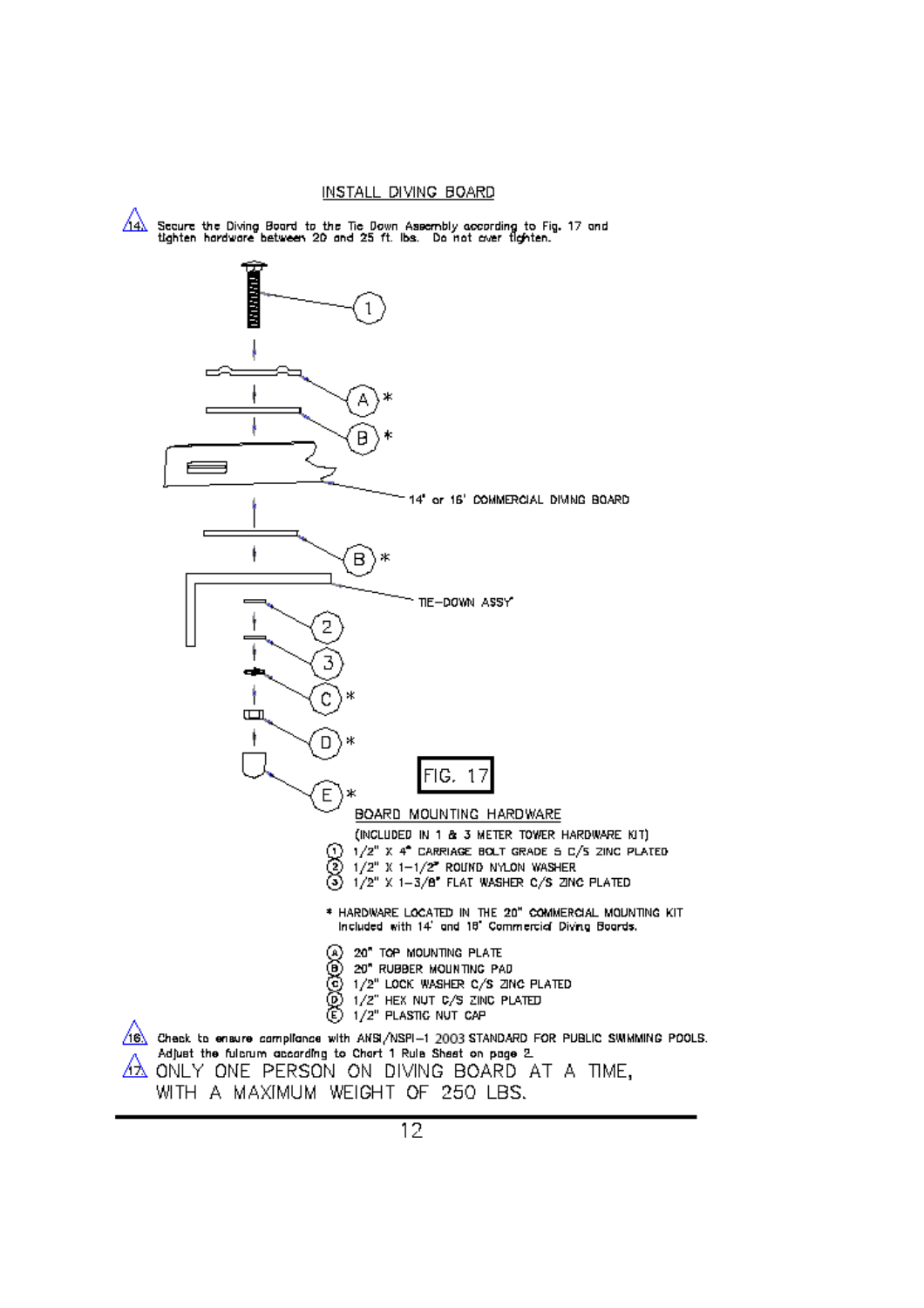### **SELECTED SECTIONS EXTRACTED FROM ANSI/APSP/ICC-1 2014 AMERICAN NATIONAL STANDARD FOR PUBLIC SWIMMING POOLS**

### **Standard for Public Swimming Pools**

### **1 Scope**

**1.1 Public swimming pools.** This standard covers public swimming pools to be used for swimming, bathing, competitive activities, or recreational activities and operated by an owner, lessee, operator, licensee, or concessionaire, regardless of whether a fee is charged for use.

**1.1.1 Public swimming pools covered by this standard.** Public swimming pools covered by this standard include the following:

**1.1.1.1 Class A pools.** Any pool intended for use for accredited competitive aquatic events such as Federation Internationale De Natation (FINA), USA Swimming, USA Diving, USA Synchronized Swimming, USA Water Polo, National Collegiate Athletic Association (NCAA), National Federation of State High School Associations (NFHS). The use of the pool is not limited to competitive events.)

**1.1.1.2 Class B pools.** Any pool, not otherwise classified, intended for public recreational use

**1.1.1.3 Class C pools.** Semi-public pools. Any pool operated solely for and in conjunction with lodgings such as hotels, motels, apartments, condominiums.)

**1.1.1.4 Class F pools.** Class F pools are wading pools and are covered within the scope of this standard as set forth in Sections 6.9 and 8.4.2 and as noted in other sections of the standard.

**1.2 Variation in design.** This standard provides specifications for the design, equipment, operation, warning signs, installation, sanitation, new construction, and renovation of public swimming pools. This standard permits variations in equipment, materials, and design to accommodate special needs and considerations and advances in technology and to provide the required quality, strength, durability, and safety for the intended use.

**1.3 Renovation.** Renovation does not include ordinary maintenance. Only those items that are renovated shall adhere to this standard. (See Section 3 Definitions)

### **2 Normative references**

The following standards contain provisions that, through reference in this text, constitute provisions of this American National Standard. At the time of publication, the editions indicated were valid. All standards are subject to revision, and parties to agreements based on this American National Standard are encouraged to investigate the possibility of applying the most recent editions of the standards indicated at right.

Americans with Disabilities Act (ADA) Accessibility guidelines for buildings and facilities; recreation facilities 1

ACI 302.1 R-04 (2004), Guide for concrete floor and slab construction 2

ANSI/APSP-2 1999 Standard for Public Spas 3

ANSI/NSF 50 (2012), Circulation system components and related materials for swimming pools, spas/hot tubs 4

ANSI/NSF 14 (2012), Plastics piping system components and related materials 5

ANSI/NEMA-MG1-2007, Motors and generators 6

ANSI/APSP/ICC-7 2013 Standard for Suction Entrapment Avoidance in Swimming Pools, Wading Pools, Spas, Hot Tubs, and Catch Basins 7

ANSI/APSP-16 2011 Standard for Suction Fittings for Use in Swimming Pools, Wading Pools, Spas, and Hot Tubs 8 ANSI/NFPA 70: National Electrical Code, 2014 9

ANSI Z21.56-2013/CSA 4.7-2013, Gas fired pool heaters 10

UL 1261 (2001), Standard for electric water heaters for pools and tubs 11

UL 1995 (2011), Standard for heating and cooling equipment 12

ANSI/NFPA 54/ANSI Z223.1 2012, National Fuel Gas Code 13

ANSI/NFPA 58 2014, Liquefied Petroleum Gas Code 14

ASME A112.1.2 (2012), Air gaps in plumbing systems 15

ANSI/APSP-11 2009 Standard for Water Quality in Public Pools and Spas 16

ANSI Z535 series for safety signs and colors (5 standards) (2011) 17

ASTM F2208-08, Standard specification for pool alarms 18

ASTM 1346-91(2010), Standard performance specification for safety covers and labeling requirements for all covers for swimming pools, spas, and hot tubs 19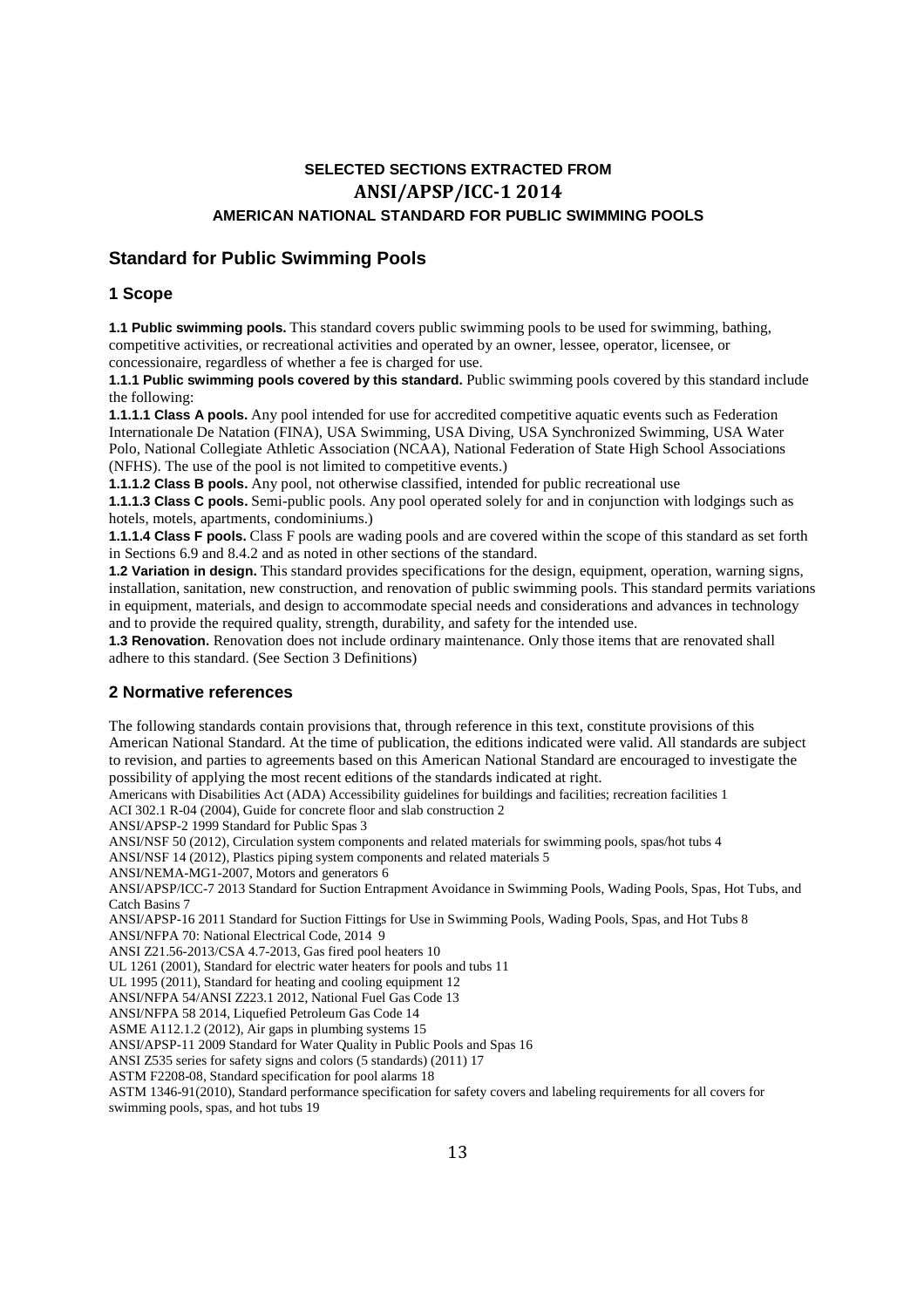|   | U.S. Architectural and Transportation Barriers Compliance<br>Board, 1331 F Street, NW, Suite 1000, Washington, DC |
|---|-------------------------------------------------------------------------------------------------------------------|
|   | 20004, (202) 272-0080, www.access-board.gov                                                                       |
| 2 | American Concrete Institute, 38800 Country Club Drive,                                                            |

Farmington Hills, MI 48331, (248) 848-3800, www.concrete.org

- 3, 7, 8, The Association of Pool and Spa Professionals, 2111 Eisenhower
- 16. Avenue, Alexandria, VA 22314, (703) 838-0083, www.APSP.org
- 4, 5. NSF International, 789 N. Dixboro Rd., Ann Arbor, MI 48113 (734) 769-8010, www.nsf.org
- 6. The Association of Electrical Equipment and Medical Imaging Manufacturers (NEMA), 1300 N. 17th Street, Suite 1847, Rosslyn, VA 22209 (703) 841-3200, www.nema.org
- 9, 13, National Fire Protection Association (NFPA), 1 Batterymarch
- 14. Park, Quincy, MA 02269 (617) 770-3000, www.nfpa.org
- 10, 17. American National Standards Institute (ANSI), 25 West 43rd Street, New York, NY 10036, NY (212) 642-4900, www.ansi.org
- 11, 12. Underwriters Laboratories (UL), 333 Pfingsten Road, Northbrook, IL 60062, (847) 272-8800, www.ul.com
- 15. American Society of Mechanical Engineers (ASME), 3 Park Avenue, 20th Floor, New York, NY 10016, (212) 591-8562, www.asme.org
- 18, 19. ASTM International, 100 Barr Harbor Drive, W. Conshohocken, PA 19428, (610) 832-9585, www.astm.org

### **3 Definitions**

Public swimming pools are classified as follows for purposes of reference and application of this standard: **Class A pools**: Class A pools are pool intended for use for accredited competitive aquatic events such as Fédération Internationale de Natation (FINA), USA Swimming, USA Diving, USA Synchronized Swimming, USA Water Polo, National Collegiate Athletic Association (NCAA), National Federation of State High School Associations (NFHS), etc. The pool may also be used for recreation. Class A pools are covered unless otherwise noted in the body of the standard.

**Class B pools**: Class B pools are pools intended for public recreational swimming not otherwise classified. Class B pools are covered within the scope of this standard.

**Class C pools**: Class C pools are pools intended for use for apartments, condominiums, property owners associations, multi-family owned pools, etc. and are covered within the scope of this standard. Pools operated solely for and in conjunction with lodgings such as hotels and motels are also covered within the scope of this standard.

**Class D pools**: Class D pools are *not* covered within the scope of this standard. Class D pools are operated for special purposes, including but not limited to wave action pools, activity pools, leisure rivers, vortex pools, and sand bottom pools.

**Class E pools**: Class E pools are pools used for physical therapy and are above 86 °F (30 °C) and are *not* covered within the scope of this standard.

**Class F pools**: Class F pools are wading pools and are covered within the scope of this standard as set forth in Sections 6.9 and 8.4.2, and as noted in other sections of this standard.

**remodel**: To install cosmetic changes, accessory add-ons, alterations, or modernizations to a commercial installation. *See Renovate.*

**renovate**: To restore or repair all or part of a pool structure and/or its component parts, including the rebuilding and/or replacing of worn or broken parts. See *Remodel.*

**slip-resisting**: A surface that has been so treated or constructed to significantly reduce the chance of a user slipping. The surface shall not be an abrasion hazard.

### **4 Code compliance**

**4.1 Codes.** Pools covered by this standard shall be constructed and operated to comply with all local, state, and federal codes governing safety and environmental regulations.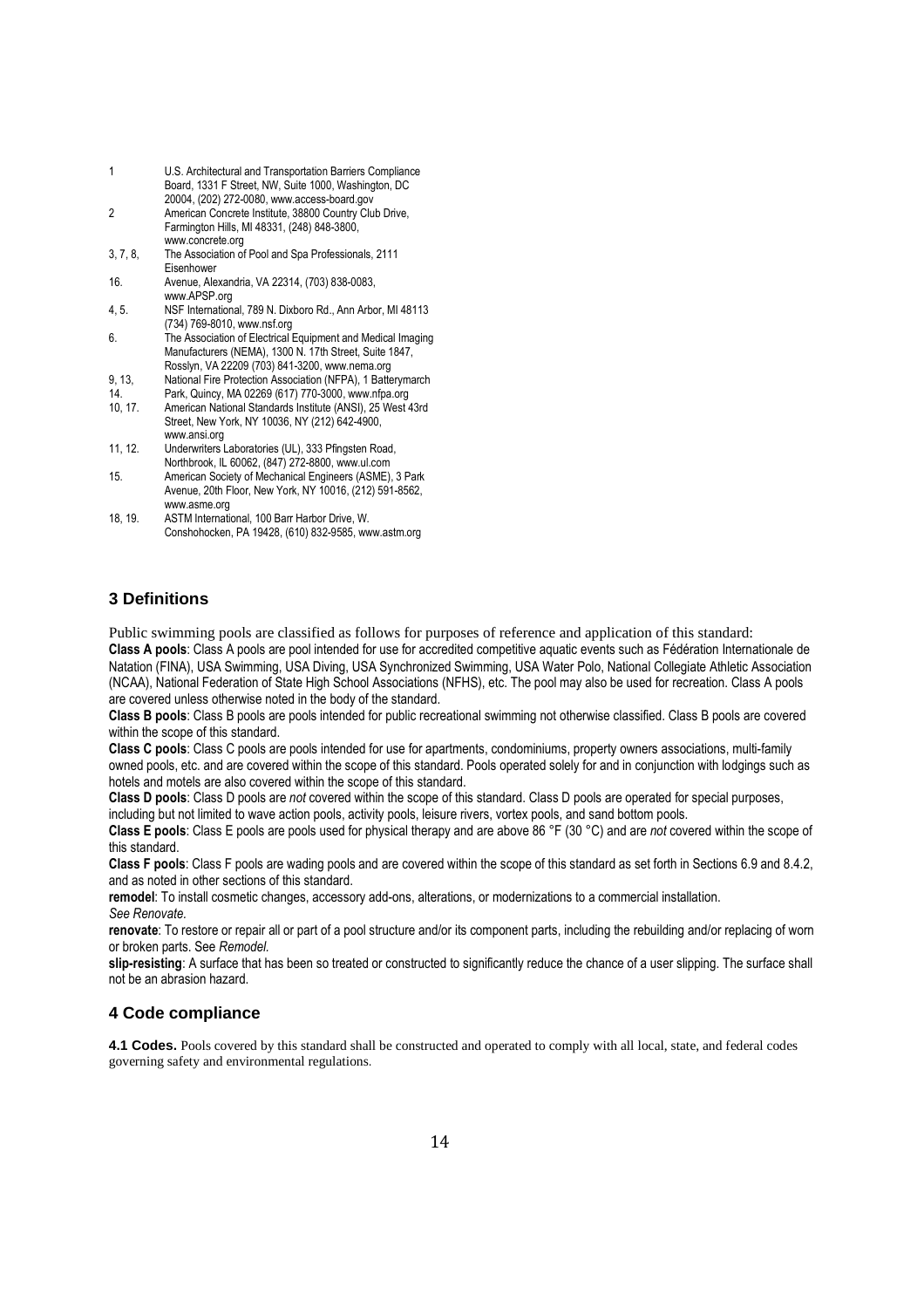### **5 General design**

**5.1 Plans and permits.** Prior to construction, remodeling, or renovation of a permanently installed public swimming pool, plans and specifications shall be submitted to the authority (state or local) for review, approval, and issuance of a permit to construct, remodel, or renovate as required by the authority having jurisdiction.

**5.2 Materials.** Swimming pools and all appurtenances thereto shall be constructed of materials that are nontoxic to humans and the environment; that are generally or commonly regarded to be impervious and enduring; that will withstand the design stresses; and that will provide a watertight structure with a smooth and easily cleanable surface without cracks or joints, (excluding structural joints), or to which a smooth, easily cleanable surface/finish is applied or attached.

**5.2.1 Use of sand.** Clean sand or similar material, if used in a beach or pool environment, shall be used only over an impervious surface. The sand area shall be designed and controlled so that the circulation system, maintenance, safety, sanitation, and operation of the overall pool are not adversely affected.

**5.3 Structural design.** The structural design shall be in accordance with accepted engineering practices.

**5.4 Freeze protection**. In climates subject to freezing temperatures, the pool shell and appurtenances, piping, filter system, pump and motor, and other components shall be designed and constructed to facilitate protection from damage due to freezing. **5.5 Surface condition.** The surfaces within the pool intended to provide footing for users shall have a slip-resisting surface and shall not cause injury to the feet during normal use.

**5.6 Colors and finishes.** The colors, patterns, or finishes of the pool interior shall not obscure objects or surfaces within the pool.

**5.7 Accessibility for persons with disabilities.** For Americans with Disabilities Act (ADA) requirements for accessibility for persons with disabilities into public swimming pools, see ADA Accessibility guidelines for buildings and facilities, recreation facilities (ADAAG).

**NOTE:** For ADA requirements, see U.S. ADA Accessibility guidelines (ADAAG). (For more information on the U.S. Department of Justice Americans with Disabilities Act, visit the ADA web site at www.ada.gov. Some pools may be exempt from ADA. See ADA definition of public accommodation for Title II and (Title III facilities).

### **6 Dimensional design**

**6.1 Perimeter shape.** This standard is not intended to regulate the perimeter shape of swimming pools. It is the designer's responsibility to take into account the effect a given shape will have on the safety of the occupants and required circulation to ensure sanitation. All other dimensions, unless otherwise specified should allow a ± 2 in. (*51 mm*) tolerance.

**6.1.1** There shall be no protrusions, extensions, and means of entanglement, or other obstructions in the swimming pool areas that may cause the entrapment or injury of the user.

**6.2** Allowable construction tolerances. Finished pool dimensions shall be held within the following construction tolerances as shown in Table 6.2.

| <b>Table 6.2 Construction Tolerances</b>                            |                                                 |  |  |  |
|---------------------------------------------------------------------|-------------------------------------------------|--|--|--|
| <b>Design Requirements</b>                                          | <b>Construction</b><br><b>Tolerance Allowed</b> |  |  |  |
| Length - overall                                                    | $\pm 3$ in. ( $\pm 76$ mm)                      |  |  |  |
| Width - overall                                                     | $\pm 3$ in. ( $\pm 76$ mm)                      |  |  |  |
| Depth – deep area                                                   | $\pm 3$ in. ( $\pm 76$ mm)                      |  |  |  |
| Depth – shallow area                                                | $\pm 2$ in. ( $\pm 51$ mm)                      |  |  |  |
| Step treads & risers                                                | $\pm$ 1/2 in. ( $\pm$ 13 mm)                    |  |  |  |
| Waterline - pools with adjustable weir<br>skimmers                  | $± 1/4$ in. $(± 6$ mm)                          |  |  |  |
| Waterline - pools with non-adjustable<br>skimming systems (gutters) | $± 1/8$ in. $(± 3$ mm)                          |  |  |  |
| All dimensions not otherwise specified<br>in this standard          | $\pm 2$ in. ( $\pm 51$ mm)                      |  |  |  |
| Competitive pools - Class A pools -<br>All dimensional requirements | As governed by authority<br>having jurisdiction |  |  |  |

**6.2** These construction tolerances are not applicable to Class A pools.

**6.2.2 Diving Envelope.** Negative construction tolerances shall not be applied to the shallow dimensions of the Minimum Diving Envelope in Table 6.2.2.

**6.3 Floor slope.** Floor slopes shall be in compliance with 6.3.1 through 6.3.5, except the requirements by the ADA Accessibility Guidelines (ADAAG).

**6.3.1** All pool floors shall be sloped to the drain

**6.3.2** The slope of the floor in the shallow are shall not exceed 1 ft in 10 ft in Class C pools or 1 ft in 12 ft *(1: 12)* in Class B pools in

any direction to the point of the first slope change, if a slope change exists.

**6.3.3** The point of the first slope change shall be defined as the point at which the floor slope exceeds 1 ft in 10 ft *(1: 10)* in Class C pools or 1 ft in 12 ft *(1: 12)* in Class B pools.

**6.3.4** The slope of the floor from the point of the fir slope change to the deep area shall not exceed 1 ft in 3 ft *(1: 3).*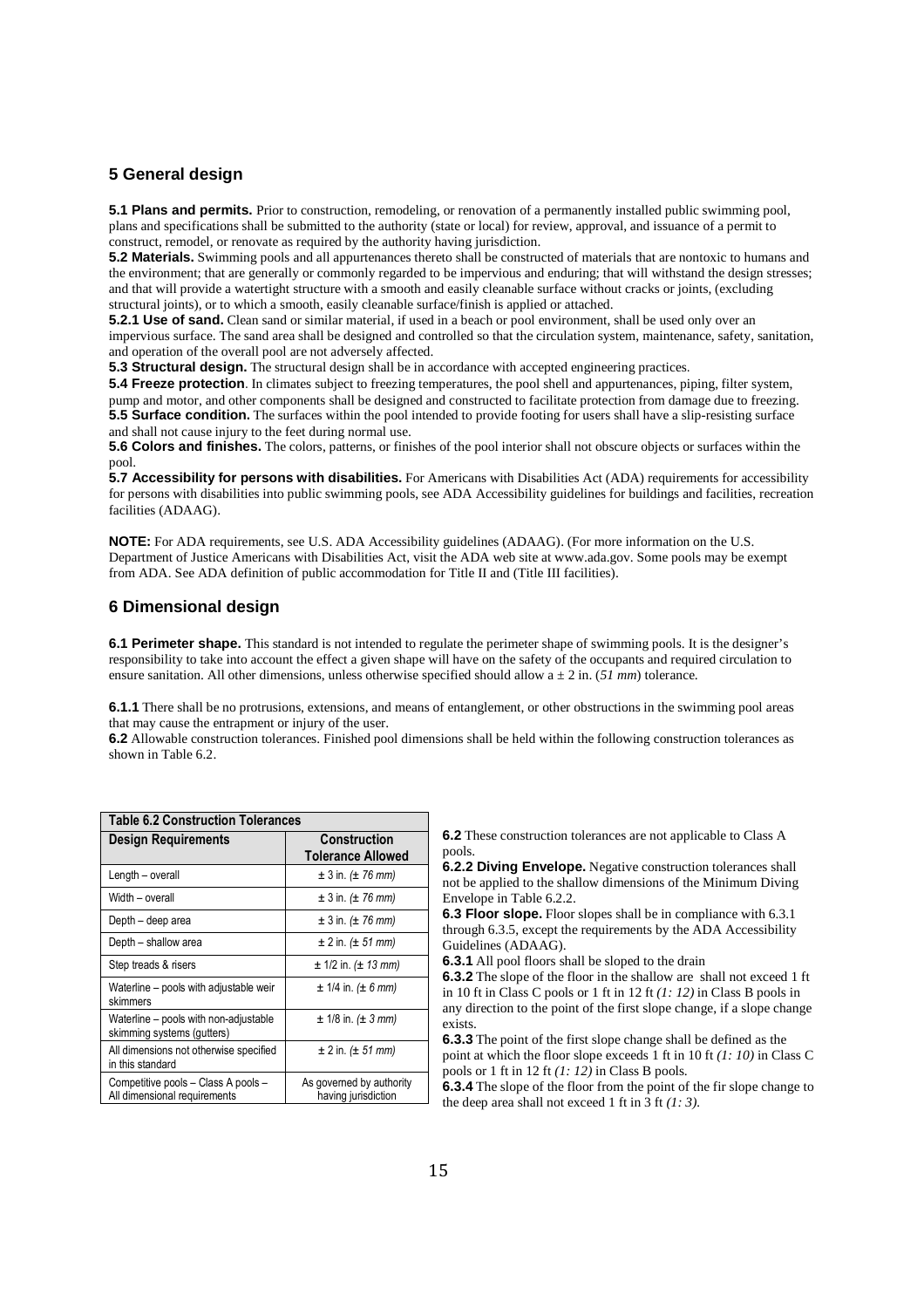

### **Figure 6.2.2: Construction dimensions for water envelopes for Class B and C pools**

| <b>Table 6.2.2: Minimum Diving Water Envelopes</b> |                           |                |            |                                 |                |             |                           |                |                    |                          |             |
|----------------------------------------------------|---------------------------|----------------|------------|---------------------------------|----------------|-------------|---------------------------|----------------|--------------------|--------------------------|-------------|
| Pool                                               | <b>Minimum Dimensions</b> |                |            |                                 |                |             | Minimum Width of Pool at: |                |                    |                          |             |
| Type                                               | D <sub>1</sub>            | D <sub>2</sub> | R          | L1                              | L <sub>2</sub> | L3          | L4                        | L <sub>5</sub> | Pt. A              | Pt. B                    | Pt. C       |
| VI                                                 | $7' - 0''$                | $8' - 6"$      | $5' - 6"$  | $2^{\prime} - 6^{\prime\prime}$ | $8' - 0''$     | $10' - 6"$  | $7' - 0''$                | $28 - 0$ "     | $16' - 0''$        | $18' - 0$ "              | $18' - 0$ " |
|                                                    | $(213 \text{ cm})$        | (259)          | (168)      | $(76 \text{ cm})$               | (244)          | (320        | (213                      | (853)          | (488 cm)           | (549                     | (549        |
|                                                    |                           | cm)            | cm)        |                                 | cm)            | cm)         | cm)                       | cm)            |                    | cm)                      | cm)         |
| VII                                                | $7' - 6''$                | $9' - 0''$     | $6' - 0''$ | $3' - 0''$                      | $9' - 0''$     | $12 - 0$ "  | $4' - 0''$                | $28 - 0$ "     | $18' - 0$ "        | $20' - 0''$              | $20' - 0''$ |
|                                                    | (229 cm)                  | (274)          | (183)      | $(91 \text{ cm})$               | (274)          | (366        | $^{\prime}$ 122           | (853)          | (549 cm)           | (610)                    | (610)       |
|                                                    |                           | cm)            | cm)        |                                 | cm)            | cm)         | cm)                       | cm)            |                    | cm)                      | cm)         |
| VIII                                               | $8' - 6"$                 | $10' - 0''$    | $7' - 0''$ | $4' - 0''$                      | $10' - 0''$    | $15' - 0''$ | $2^{7} - 0^{7}$           | $31' - 0''$    | $20' - 0''$        | $22^{\circ} - 0^{\circ}$ | $22 - 0$ "  |
|                                                    | $(259 \, \text{cm})$      | (305)          | (213)      | (122)                           | (305)          | (457        | (610)                     | (945)          | $(610 \text{ cm})$ | (671                     | (671        |
|                                                    |                           | cm)            | cm)        | cm)                             | cm)            | cm)         | cm)                       | cm)            |                    | cm)                      | cm)         |
| IX                                                 | $11' - 0''$               | $12 - 0$ "     | $8' - 6"$  | $6' - 0''$                      | $10' - 6"$     | $21' - 0''$ | $0' - 0''$                | $37' - 6''$    | $22 - 0$ "         | $24' - 0''$              | $24' - 0''$ |
|                                                    | (335 cm)                  | (366           | (259)      | (183)                           | (320)          | (640        | $(0 \text{ cm})$          | (11.4)         | $(671 \text{ cm})$ | (732)                    | (732)       |
|                                                    |                           | cm)            | cm)        | cm)                             | cm)            | cm)         |                           | m)             |                    | cm)                      | cm)         |

Note 1: Negative tolerances (see Section 6.2) shall not be applied to any to the dimensions shown in this table. Note 2: Pool types dictate the minimum water envelope dimensions as specified by the diving board manufacturers.



**6.3.5 Walls.** Where walls join the floor the transitional point or profile shall comply with the following:

Except for Class A pool walls where racing lanes terminate, walls may slope a maximum of 11° from plumb (see Figure 6.3.5).

– Walls may intersect with the floor at an angle or transition profile

– At water depths between 3 ft to 5 ft (*91 to 152 cm*) the maximum radius shall be 2 ft 3 in. (*69 cm*).

– At water depths of 3 ft (*91 cm*) or less, a transitional radius shall not exceed 6 in. (*15 cm*) and shall be tangent to the wall and may be tangent to or intersecting the floor – At water depths greater than 3 ft (*91 cm*), a transitional radius shall be tangent to the wall at a point no less than 2 ft 6 in. (*76 cm*) below the water surface and may progressively increase from 6 in. (*15 cm*) to a value capable of being tangent to, or intersecting, the floor **6.4 Water depths.** Water depths for swimming areas shall be a minimum depth of 3 ft (*91 cm*) unless the authority having jurisdiction specifies otherwise. 6.4.1 Class A pools shall be designed and constructed to provide the dimensions specified by Fédération Internationale de Natation (FINA), USA Swimming, USA Diving, USA Synchronized Swimming, USA Water Polo, NCAA, NFHS, or other appropriate sanctioning body. **6.5 Diving.** This standard does **not** cover diving requirements for Class A pools. This standard covers diving requirements for Class B and Class C pools. **6.5.1** When manufactured or field fabricated diving equipment is installed, it shall conform to the specifications set forth in Sections 7.2.1 through 7.2.5.6. It shall be located in the deep area of the pool to provide at least the minimum dimensions as shown in *Table 6.2.2* and shall be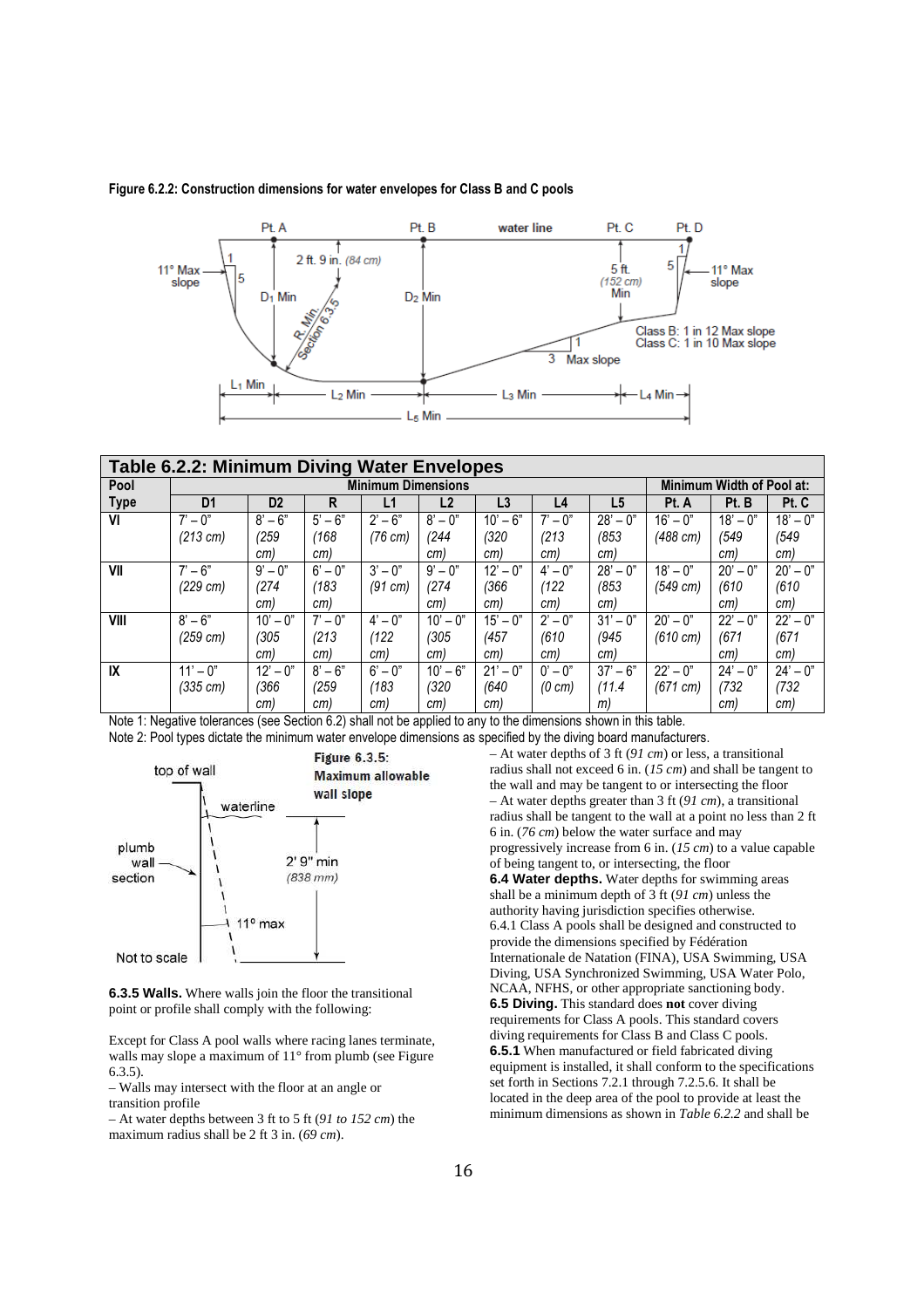installed in accordance with the manufacturer's instructions.

**6.6** Manufactured diving equipment installation and use instructions shall be provided by the diving equipment manufacturer, and shall specify the minimum water dimensions required for each diving board and diving stand combination. They shall refer to the diving envelope type of their choice by dimensionally relating their product to Point A on the diving envelopes as shown in *Figure 6.2.2*, *Table 6.2.2*, and Sections 6.6–6.6.1.2.

**6.6.1 Point A**. Point A is the point from which all dimensions of width, length, and depth are established for the Minimum Diving Water Envelope (see *Figure 6.2.2* and *Table 6.2.2*). If the tip of the diving board or diving platform overhang is located at a distance of Point A or greater from the deep end wall, and the water depth at that location is equal to or greater than the water depth requirement at Point A, then the point on the water surface at the design water level directly below the center of the tip of the diving board or diving platform shall be designated as Point A.

**6.6.1.1 Location of point A**. The Minimum Diving Water Envelope dimensions for pools with manufactured diving equipment shall be taken from Point A as shown in *Figure 6.2.2.* Point A shall be defined as the point on the water surface a the design water level where the water depth is required at Point A and is provided at a distance of Point A as shown in *Figure 6.2.2* and *Table 6.2.2* from the deep end wall. The center of the tip of the diving board or platform, manufactured or field fabricated, shall be located directly above Point A.

**6.6.1.2** Point A, as shown in Figure 6.2.2 and Table 6.2.2, shall be the reference point of origin for all dimensions defining the minimum diving envelope.

**6.6.2 Location of equipment and pool features in the minimum diving envelope**. If the pool is designed for use with diving equipment, all steps, pool stairs, ladders, underwater benches, offset ledges, special features,

and other accessory items, or any parts thereof, shall be located outside the Minimum Diving Envelope (see *Figure 6.3.5*).

**6.7 Rest ledges**. Rest ledges along the pool walls are permitted. They shall not be less than 4 ft (*122 cm*) below the water surface. If a ledge is provided it shall be at least 4 in. (*10 cm*) wide and no more than 6 in. (*15 cm*) wide.

**6.8 Maximum user load**. The maximum user load of Class B or Class C pools shall be in accordance with *Table 6.8*.

**6.9 Wading pools**. A wading pool shall be a separate pool with an independent circulation system and physically separated from the main pool as described in Sections 6.9.1 through 6.9.5.

| Table 6.8: Maximum User Load                      |                                            |                                           |                                |  |  |  |
|---------------------------------------------------|--------------------------------------------|-------------------------------------------|--------------------------------|--|--|--|
| Pool/Deck Area<br><b>Shallow Instructional or</b> |                                            | Deep Area (not including                  | Diving Area (per each diving   |  |  |  |
|                                                   | <b>Wading Areas</b>                        | diving are)                               | board)                         |  |  |  |
| Pools with minimum deck area                      | 15 sq ft. per user (1.35 m2 per            | 20 sq ft. per user (1.8 m2 per            | 300 sq ft. per user (27 m2 per |  |  |  |
| $(see 7.1.6-7.1.6.1.)$                            | user)                                      | user)                                     | user)                          |  |  |  |
| Pools with deck area at least                     | 12 sq ft. per user $(1.08 \text{ m2 per})$ | 15 sq ft. per user (1.35 m2 per           | 300 sq ft. per user (27 m2 per |  |  |  |
| equal to water surface area                       | userl                                      | user)                                     | userl                          |  |  |  |
| Pools with deck area at least                     | 8 sq ft. per user (0.72 m2 per             | 10 sq ft. per user $(0.9 \text{ m2 per})$ | 300 sq ft. per user (27 m2 per |  |  |  |
| twice the water surface area                      | user)                                      | user)                                     | user)                          |  |  |  |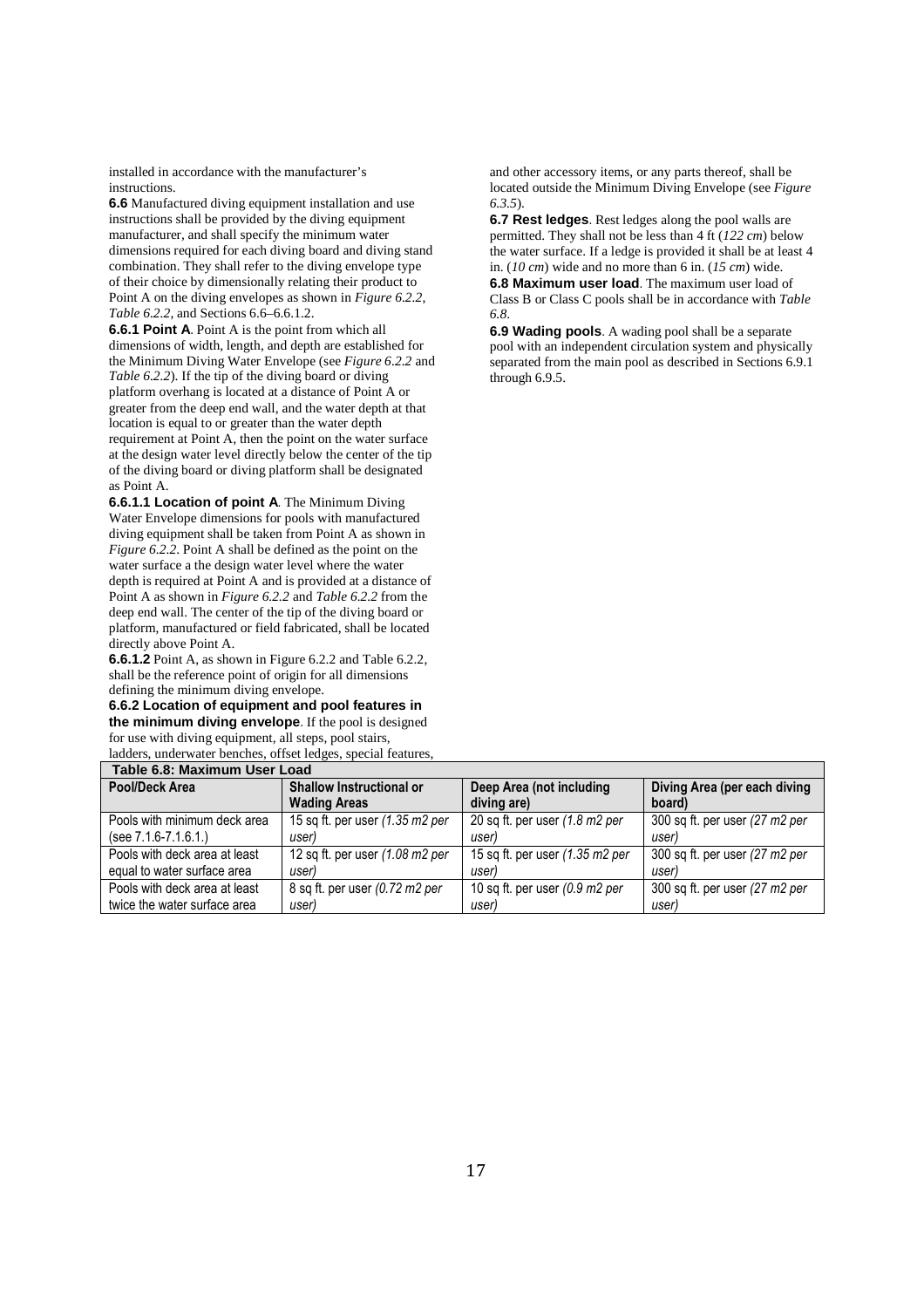**6.9.1** Areas where the water depth at the edge of the pool exceeds 9 in. *(23 cm)* shall be considered non-entry areas and must be protected by natural or artificial barriers.

**6.9.2** Floors of wading pools shall be uniform and sloped to drains, if existing with a maximum slope of 1 ft in 12 ft *(1: 12).*

**6.9.3** The maximum water depth shall be 18 in. *(457 mm).*

**6.9.4** The maximum distance from the top of the deck to the water line shall not exceed 6 in. *(15 cm).*

**6.9.5** Suction entrapment avoidance methods for wading pools shall be in accordance with ANSI/APSP/ICC-7.

**Exception**: Suction outlets are prohibited in wading pools.

### **7 Decks and deck equipment**

**7.1** Decks shall comply with Sections 7.1.1 through 7.1.17, as applicable.

**7.1.1** Deck(s) shall be designed and installed in accordance with the engineering methods required by the authority having jurisdiction.

**7.1.1.1** In the absence of specific local requirements a concrete deck shall be designed and constructed in accordance with the recommended practices of the latest published edition of American Concrete Institute (ACI) *Standard 302.1r-2004, Guide for Concrete Floor and Slab Construction*, or in accordance with the requirements of the local authority, the authority having jurisdiction, or both. The deck shall be designed and constructed to meet the applicable requirements of the Americans with Disabilities Act.

**7.1.2** Decks, ramps, coping, and similar step surfaces shall be slip-resisting and cleanable.

**7.1.3** Special features in or on deck(s) such as markers, brand insignias, or similar materials shall be slip-resisting. **7.1.4** Step risers for the deck shall be uniform and have a minimum height of 3-3/4 in. *(9.5 cm)* and a maximum height of 7-1/2 in. *(19 cm)*. A handrail shall be provided for stairs having three or more risers. The minimum tread distance from front to back shall be 11 in. *(28 cm).*

**7.1.5** The deck or unobstructed access shall be provided at a minimum of 65% of the pool perimeter to meet the requirement of the 10/20 rule.

**NOTE:** The 10/20 rule states that a qualified lifeguard or a number of lifeguards shall be trained and stationed in a manner that will permit them to identify an incident or trauma within ten (10) seconds of its initiation. Upon identification of the incident o trauma, the guard shall be able to respond to and initiate indicated protocol appropriate to the circumstance within twenty (20) additional seconds.

**7.1.5.1** A minimum 4 ft *(122 cm)* deck width shall be provided on the sides and rear of any diving equipment, including diving boards, jump boards, diving rocks, platforms, starting blocks. A deck clearance of 3 ft *(91 cm)* shall be provided around all other deck equipment.

**7.1.6** The minimum slope of the deck(s) shall be 1/8 in. per ft (1: 96) for textured, hand-finished concrete decks; 1/4 in. per ft *(1: 48)* for exposed aggregate concrete decks; 1/2 in. per 1 ft *(1: 24)* for indoor/outdoor carpeting decks; and 3/8 in. per ft *(1: 32)* for brick and heavy textured finishes, unless an alternate drainage method is provided that prevents the accumulation of pooling of water (see *Table 7.1.6*).

**7.1.6.1** Decks shall be sloped so that standing water shall be no deeper than  $1/8$  in. (3 mm), 20 minutes after the cessation of the addition of water to the deck.

**NOTE:** Two stacked U.S. quarters can be used to measure the depth. Water should not cover the quarters.

| Table 7.1.6: Typical minimum drainage slopes |                        |  |  |  |
|----------------------------------------------|------------------------|--|--|--|
| <b>Surface</b>                               | Minimum drainage slope |  |  |  |
| Textured, hand-finished concrete             | 1/8 in./ft $(1:96)$    |  |  |  |
| Exposed aggregate                            | 1/4 in /ft $(1:48)$    |  |  |  |
| Carpet                                       | 1/2 in./ft (1: 24)     |  |  |  |
| Brick and heavy textures, finished           | $3/8$ in./ft $(1:32)$  |  |  |  |

**7.1.7** The maximum slope of all decks, other than wood decks, shall be  $1/2$  in. per ft *(1: 24)* except for ramps. **7.1.7.1** The maximum slope for wood decks shall be 1/8 in. per ft *(1: 96)*.

**7.1.7.2** Gaps shall be required between deck boards in wood decks, and shall be consistent with approved engineering methods with respect to the type of wood used. They shall not cause a tripping hazard.

**7.1.8** The maximum open gap between pool decks and adjoining decks or walkways, including joint material, shall be 3/4 in. *(19 mm)*. The difference in vertical elevation between the pool deck and the adjoining sidewalk shall be 1/4 in. *(6 mm)* unless it conforms to Section 7.1.4.

**7.1.9** Construction joints where the pool coping meets the concrete deck(s) shall be watertight.

**7.1.10** Construction joints where the pool coping meets the concrete deck(s) shall be installed to protect the coping and its mortar bed from damage as a result of the anticipated movement of adjoining deck(s).

**7.1.11** Control joints in deck(s) shall be provided to minimize visible cracks outside the control joints due to imposed stresses and/or movement of the slab.